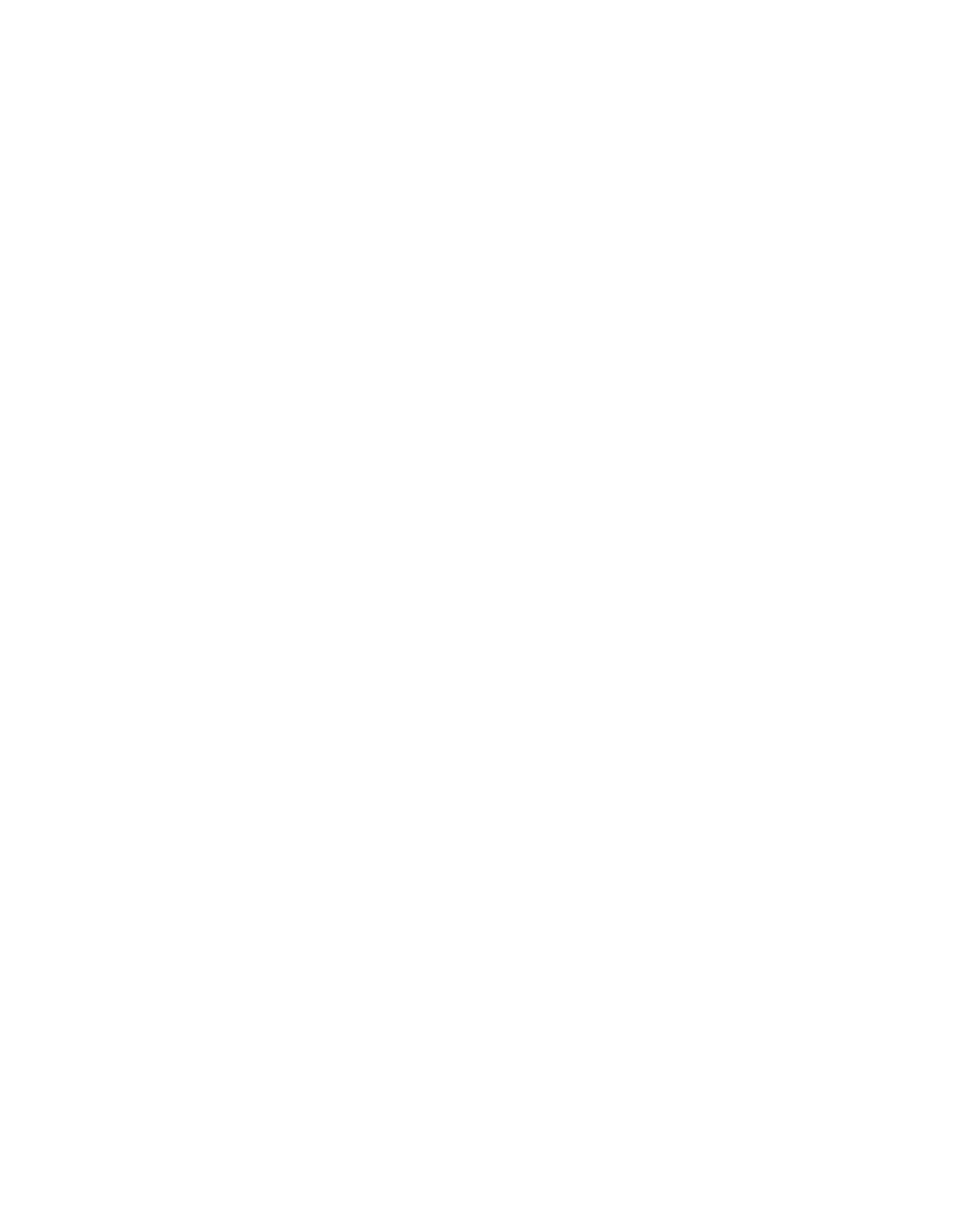## **Contents**

|--|--|--|

## Appendix B: Facility Sketches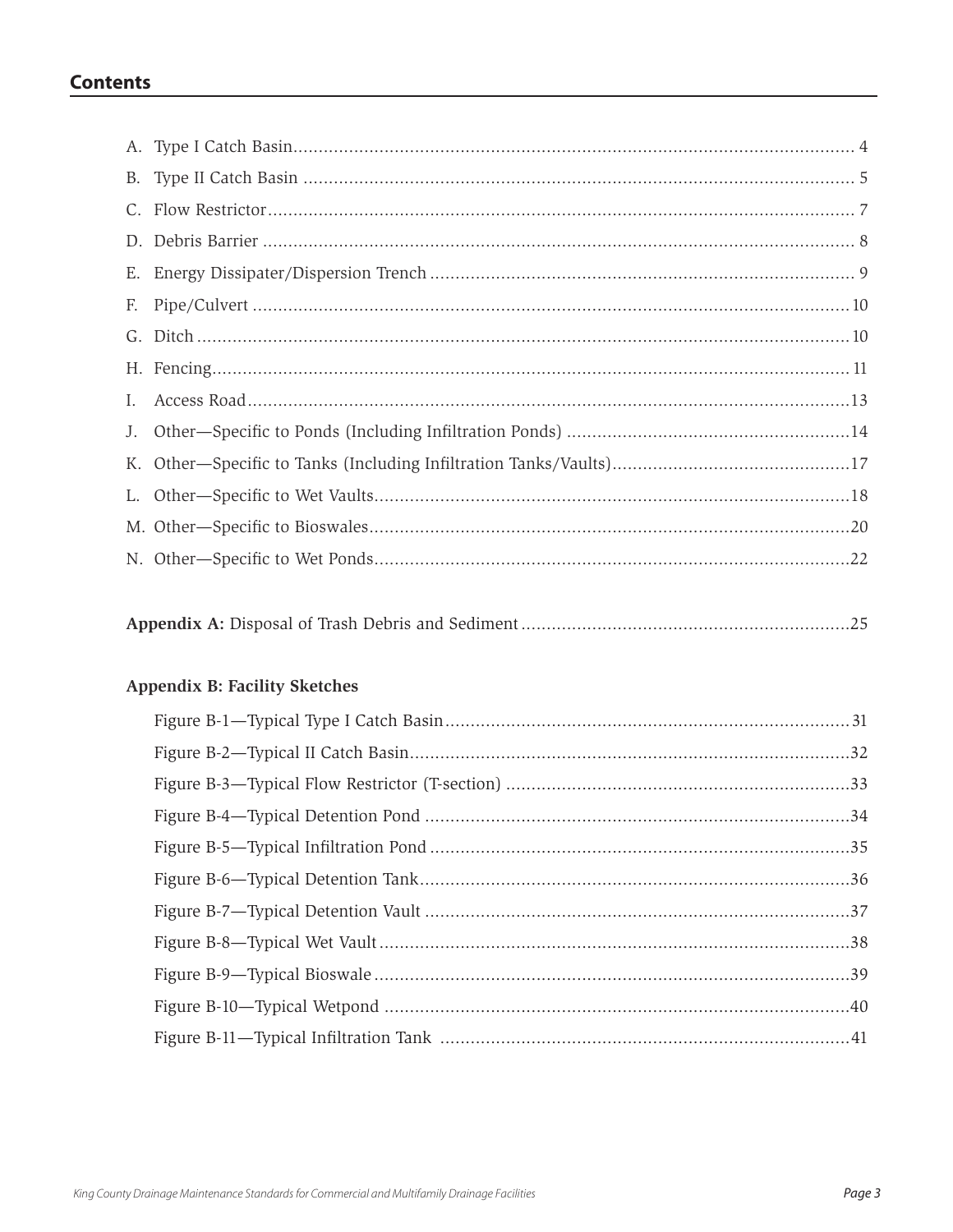## **Type I Catch Basin** *(See Figure B-1 in Appendix)* A.

*Definition:* An underground concrete water receiving inlet, rectangular in shape (approximately 3' X 2' X 4' deep) with a slotted iron grate on top to inlet water or a solid rectangular cover. Water may also enter/exit through culverts visible in the side walls of basin. Invert refers to the lowest point of a pipe where it enters or exits a catch basin.

## **Defect Number & Defect:**

**A-1 General—Trash & Debris (Including Sediment) Blocking Water From Entering Basin:** Trash or debris covering any portion of the catch basin grate or blocking inlet grate to basin.

*Maintenance Necessary to Bring to Standard:* Remove all trash, debris and sediment from in front of the catch basin inlet. Refer to the disposal guidelines in Appendix A for instructions on disposal of trash, debris and sediment.

**A-2 General—Trash & Debris (Including Sediment):** Trash, debris and sediment (in the basin) that exceeds one-third the depth from the bottom of the basin to invert of the lowest pipe into or out of the basin. This is the most common maintenance requirement.

*Maintenance Necessary to Bring to Standard:* Remove all trash, debris and sediment from the catch basin. Refer to the disposal guidelines in Appendix A for instructions on disposal of trash, debris and sediment.

**A-3 General—Trash & Debris (Including Sediment):** Trash, debris and sediment in any inlet or outlet pipe blocking more than one-third of its height.

*Maintenance Necessary to Bring to Standard:* Remove all trash, debris and sediment from inlet and outlet pipes. Refer to the disposal guidelines in Appendix A for instructions on disposal of trash, debris and sediment.

**A-4 Structural—Structural Damage to Frame and/or Top Slab:** Top concrete slab has holes larger than 2 square inches or cracks wider than 1/4 inch (intent is to make sure all material is running into the basin through the grate).

*Maintenance Necessary to Bring to Standard:* Repair top slab so that it is free of holes and cracks.

**A-5 Structural—Frame not sitting flush on top slab,** i.e., separation of more than 3/4 inch of the frame from the top slab.

*Maintenance Necessary to Bring to Standard:* Repair so that frame is sitting flush on top slab.

- **A-6 Structural—Cracks in Basin Walls/Bottom:** Cracks wider than 1/2 inch, any evidence of soil particles or water entering catch basin through cracks, or maintenance person judges that structure is unsound. *Maintenance Necessary to Bring to Standard:* Replace or repair basin to design standards.
- **A-7 Structural—Cracks in Basin Around Inletting Culverts:** Cracks wider than 1/2 inch at the joint of any inlet/outlet pipe or any evidence of soil particles or water entering catch basin through cracks. *Maintenance Necessary to Bring to Standard:* Replace or repair basin to design standards.
- **A-8 Structural—Settlement/Misalignment:** Basin has settled more than 1 inch or has rotated more than 2 inches out of alignment.

*Maintenance Necessary to Bring to Standard:* Replace or repair basin to design standards.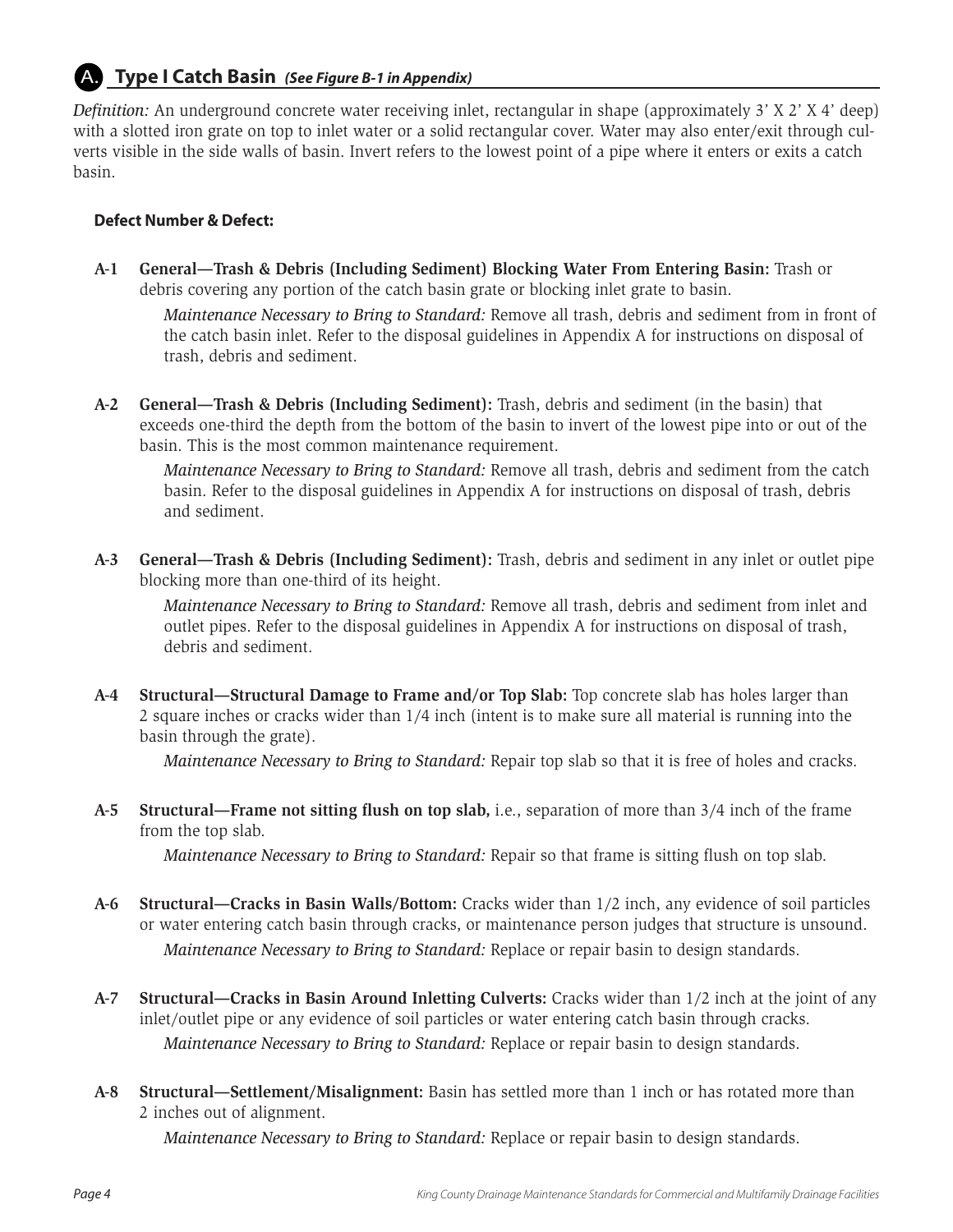**A-9 General—Pollution:** Presence of any pollutants (including paint, auto fluids, grease and food waste) or flammable materials.

*Maintenance Necessary to Bring to Standard:* Remove contaminants so that none are present. Contact the Waste Characterization Program at 206-296-4633 to determine how to dispose of pollutants and flammable material. Also, contact Water and Land Resources at 206-296-1900 for a water quality site consultation to eliminate the source of the pollution.

**A-10 Catch Basin Cover—Not in Place:** Cover is missing or only partially in place. Any open catch basin requires maintenance.

*Maintenance Necessary to Bring to Standard:* Replace missing cover or repair catch basin cover so that it is closed.

**A-11 Metal Grates—Safety Hazard:** Grate with opening wider than 7/8 inch.

*Maintenance Necessary to Bring to Standard:* Repair grate openings so that they meet design standards.

**A-12 Metal Grates—Trash & Debris:** Trash and debris that is blocking grate surface.

*Maintenance Necessary to Bring to Standard:* Remove all trash and debris from grate. Refer to the disposal guidelines in Appendix A for instructions on disposal of trash, debris and sediment.

**A-13 Metal Grates—Damaged or Missing:** Grate is missing or has broken members.

*Maintenance Necessary to Bring to Standard:* Repair or replace grate so that it is in place and meets design standards.

## **Type II Catch Basin** *(See Figure B-2 in Appendix)* B.

*Definition:* A round concrete underground basin (4'-8' in diameter; 6' deep or deeper); may contain a Flow Restrictor Oil Pollution (FROP) control device or a T-section with a specifically sized orifice(s) to control release rates or a spill control device. These basins are also required when larger diameter culverts are used.

### **Defect Number & Defect:**

**B-1 General—Trash & Debris (Including Sediment):** Trash, debris and sediment covering the catch basin grate or is blocking any portion of inlet to basin.

*Maintenance Necessary to Bring to Standard:* Remove trash, debris and sediment so that none is located immediately in front of catch basin inlet. Refer to the disposal guidelines in Appendix A for instructions on disposal of trash, debris and sediment.

**B-2 General—Trash & Debris (Including Sediment):** Trash, debris and sediment (in the basin) that exceeds one-third the depth from the bottom of the basin to invert of the lowest pipe into or out of the basin. This is the most common maintenance requirement.

*Maintenance Necessary to Bring to Standard:* Remove all trash, debris and sediment from the catch basin. Refer to the disposal guidelines in Appendix A for instructions on disposal of trash, debris and sediment.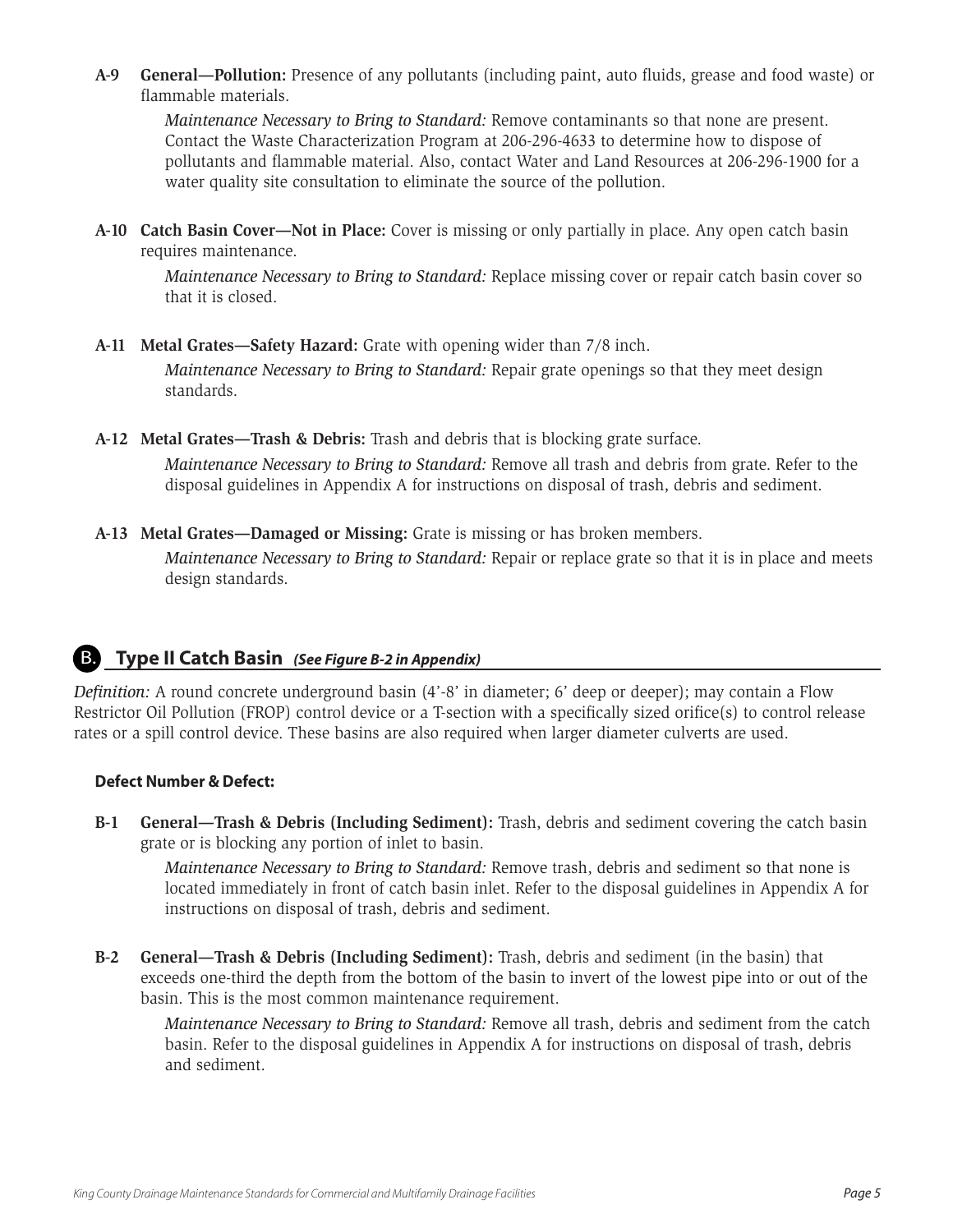**B-3 General—Trash & Debris (Including Sediment):** Trash, debris and sediment in any inlet or outlet pipe blocking more than one-third of its height.

*Maintenance Necessary to Bring to Standard:* Remove all trash, debris and sediment from inlet and outlet pipes. Refer to the disposal guidelines in Appendix A for instructions on disposal of trash, debris and sediment.

- **B-4 Structural—Structural Damage to Frame and/or Top Slab:** Top slab has holes larger than 2 square inches or cracks wider than 1/4 inch (intent is to make sure all material is running into the basin). *Maintenance Necessary to Bring to Standard:* Repair top slab so that it is free of holes and cracks.
- **B-5 Structural—Frame Not Sitting Flush on Top Slab,** i.e., separation of more than 3/4 inch of the frame from the top slab.

*Maintenance Necessary to Bring to Standard:* Repair so that frame is sitting flush on top slab.

**B-6 Structural—Cracks in Basin Walls/Bottom:** Cracks wider than 1/2 inch and longer than 3 feet, any evidence of soil particles or water entering catch basin through cracks, or maintenance person judges that structure is unsound.

*Maintenance Necessary to Bring to Standard:* Replace or repair basin to design standards.

- **B-7 Structural—Cracks in Pipe Joints:** Cracks wider than 1/2 inch and longer than 1 foot at the joint of any inlet/outlet pipe or any evidence of soil particles or water entering catch basin through cracks. *Maintenance Necessary to Bring to Standard:* Replace or repair basin to design standards.
- **B-8 Structural—Settlement/Misalignment:** Basin has settled more than 1 inch or has rotated more than 2 inches out of alignment.

*Maintenance Necessary to Bring to Standard:* Replace or repair basin to design standards.

**B-9 General—Pollution:** Presence of any chemical pollutants or flammable materials.

*Maintenance Necessary to Bring to Standard:* Remove contaminants so that none are present. Contact the Waste Characterization program at 206-296-4633 to determine how to dispose of pollutants and flammable material. Also, contact Water and Land Resources at 206-296-1900 for a water quality site consultation to eliminate the source of the pollution.

**B-10 Catch Basin Cover—Not in Place:** Cover is missing or only partially in place. Any open catch basin requires maintenance.

*Maintenance Necessary to Bring to Standard:* Repair or replace catch basin cover so that it is closed.

- **B-11 Metal Grates—Safety Hazard:** Grate with opening wider than 7/8 inch. *Maintenance Necessary to Bring to Standard:* Repair grate openings so that they meet design standards.
- **B-12 Metal Grates—Trash & Debris:** Trash and debris that is blocking grate surface. *Maintenance Necessary to Bring to Standard:* Remove all trash and debris from grate. Refer to the disposal guidelines in Appendix A for instructions on disposal of trash, debris and sediment.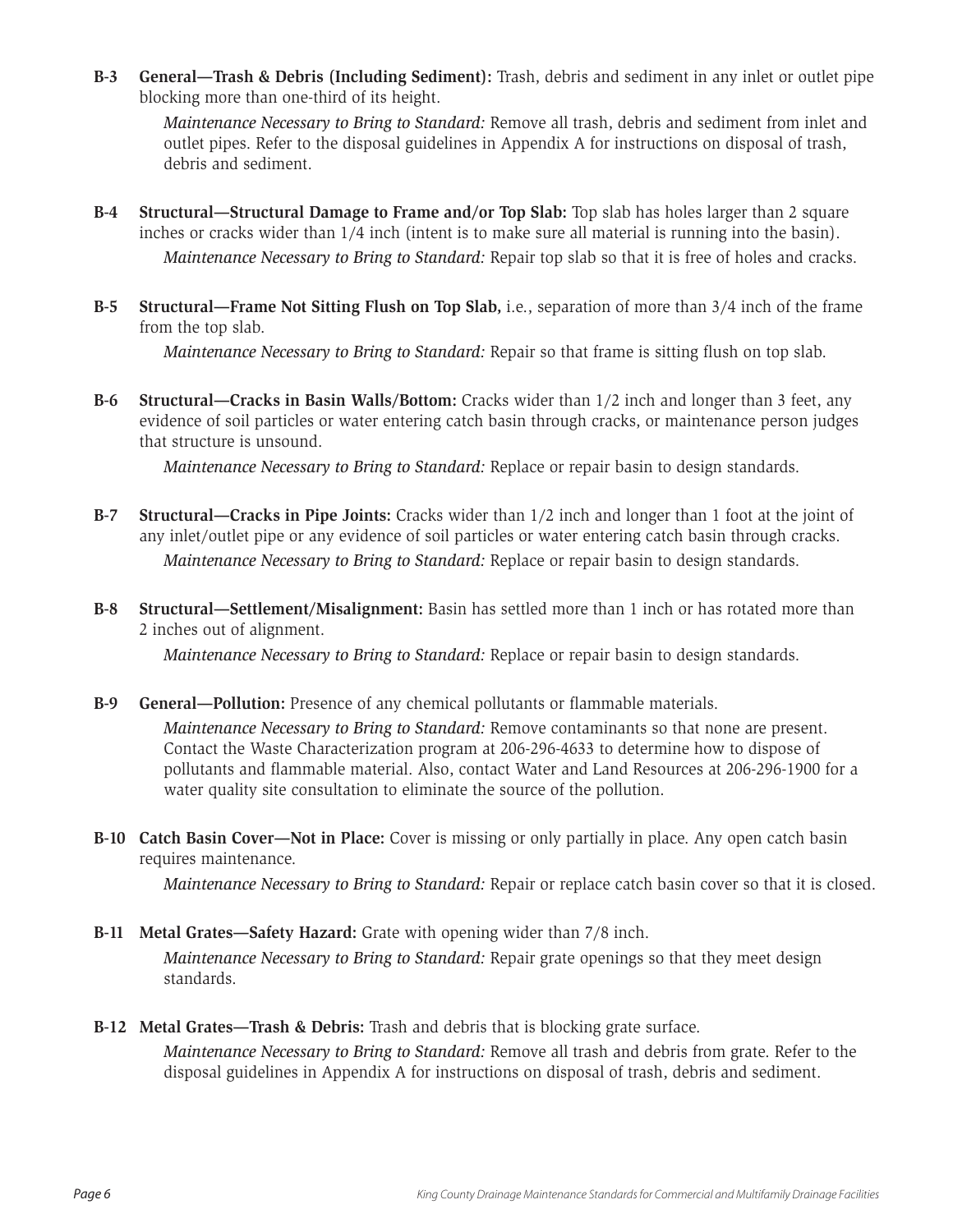**B-13 Metal Grates—Damaged or Missing:** Grate is missing or has broken members.

*Maintenance Necessary to Bring to Standard:* Repair or replace grate so that it is in place and meets design standards.

**B-14 Ladder—Rungs Unsafe:** Maintenance person judges that ladder is unsafe due to missing rungs, misalignment, rust, or cracks.

*Maintenance Necessary to Bring to Standard:* Repair ladder so that it meets design standards and allows maintenance person safe access.

## **Flow Restrictor** *(See Figure B-3 in Appendix)* C.

*Definition:* A facility such as a Flow Restrictor Oil Pollution (FROP) control device with a specifically sized orifice(s) to control release rates or a spill control device. Usually located in a Type II Catch Basin/Control Manhole; designated as "CS," "CS/CB," or "CS/MH" on your site plan. There may be a vertical culvert at the outlet ("T") with additional elbow orifice inlets (secondary orifice).

### **Defect Number & Defect:**

**C-1 General—Trash & Debris (Includes Sediment):** Distance between debris buildup and bottom of orifice plate is less that 1-1/2 feet (18 inches). Similar to **B-2**.

*Maintenance Necessary to Bring to Standard:* Remove all trash and debris. Refer to the disposal guidelines in Appendix A for instructions on disposal of trash, debris and sediment.

**C-2 General—Structural Damage:** Structure is not securely attached to manhole wall (outlet pipe structure should support at least 1,000 pounds of up or down pressure); and/or structure is not in upright position (allow up to 10% from plumb). (Structure is usually secured with banding material.)

*Maintenance Necessary to Bring to Standard:* Repair structure to be securely attached to wall so that outlet pipe supports at least 1,000 pounds of up or down pressure; and ensure outlet pipe is in correct position.

**C-3 General—Structural Damage:** Connections to outlet pipe are not watertight and show signs of rust or deteriorated grout.

*Maintenance Necessary to Bring to Standard:* Repair connections to outlet pipe so that they are watertight; repair or replace structure so that it works as designed.

- **C-4 General—Structural Damage:** Any holes—other than designed holes—in the structure. *Maintenance Necessary to Bring to Standard:* Repair holes so that structure has no holes other than designed holes.
- **C-5 Cleanout Gate—Damaged or Missing:** Cleanout gate is not watertight or is missing.

*Maintenance Necessary to Bring to Standard:* Repair or replace gate so that it is watertight and works as designed.

**C-6 Cleanout Gate—Will Not Open or Opens with Difficulty:** Gate cannot be moved up and down by one person.

*Maintenance Necessary to Bring to Standard:* Repair gate so that it moves up and down easily and is watertight.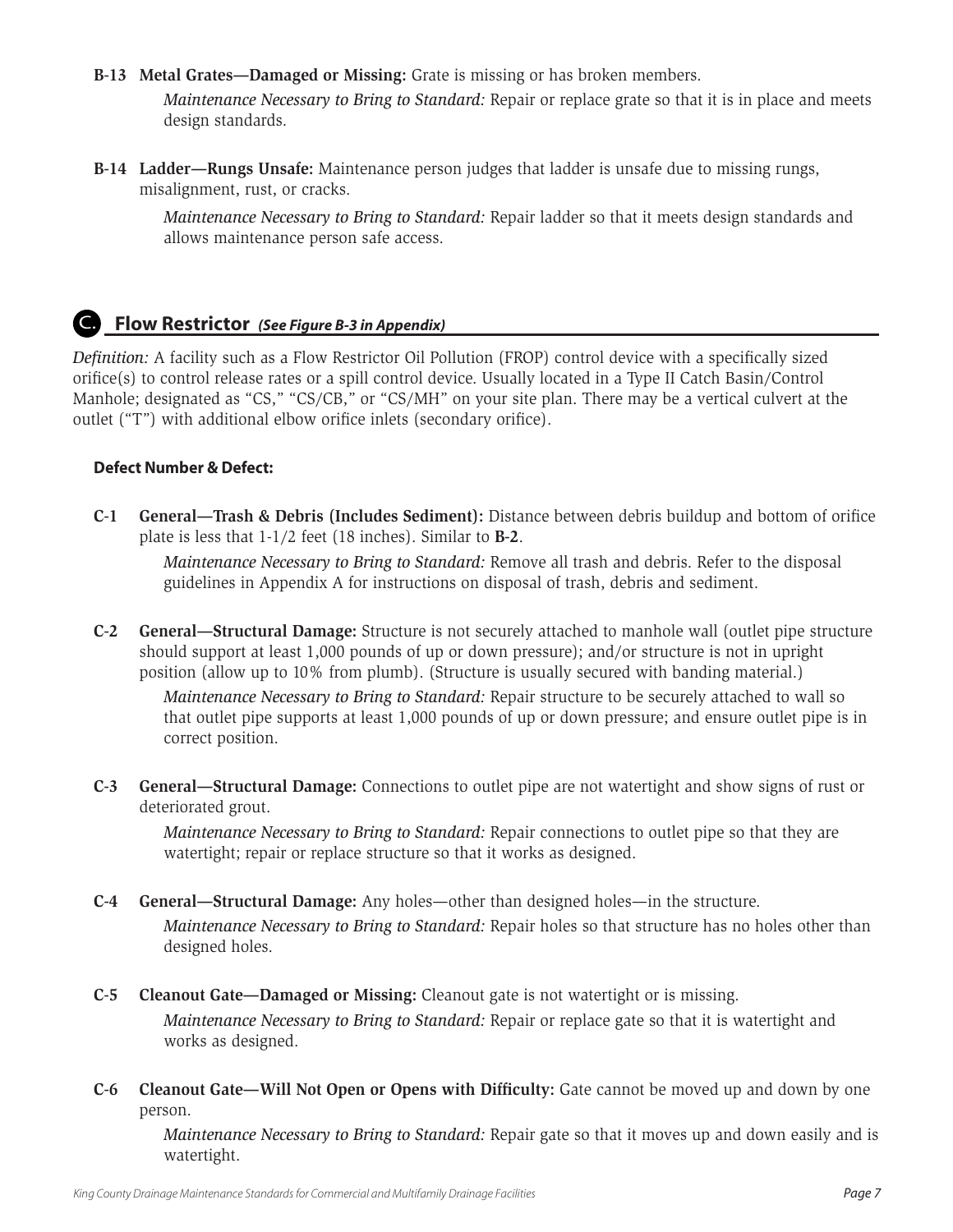**C-7 Cleanout Gate—Damaged or Missing Chain or Rod:** Chain or rod leading to gate is missing or damaged (must be accessible from street level).

*Maintenance Necessary to Bring to Standard:* Repair or replace chain or rod so that it is in place and works as designed.

**C-8 Cleanout Gate—Rusted:** Gate is rusted over 50% of its surface area.

*Maintenance Necessary to Bring to Standard:* Repair or replace gate to meet design standards.

**C-9 Orifice Plate (Including Secondary Orifices)—Damaged or Missing:** Control device is not working properly due to missing, out of place, or bent orifice plate; or secondary orifice elbows have become loosened from structure.

*Maintenance Necessary to Bring to Standard:* Repair or replace orifice plate so that it is in place and works as designed.

**C-10 Orifice Plate (Including Secondary Orifices)—Trash and Debris:** Any trash, debris, sediment, or vegetation blocking the plate

*Maintenance Necessary to Bring to Standard:* Remove all obstructions so that orificate plate works as designed. Refer to the disposal guidelines in Appendix A for instructions on disposal of trash, debris and sediment.

**C-10 Secondary Orifices (Elbow Restrictors)—Integrity:** Secondary orifice is securely attached and properly functioning

*Maintenance Necessary to Bring to Standard:* Repair secondary orifice to be properly functioning.

**C-11 Overflow Pipe—Obstructions:** Any trash or debris blocking (or having the potential of blocking) the overflow pipe. (Overflow pipe is at the top of FROP, "T-section" device or spill control device.)

*Maintenance Necessary to Bring to Standard:* Remove trash and debris so that the overflow pipe is free of all obstructions and works as designed. Refer to the disposal guidelines in Appendix A for instructions on disposal of trash, debris and sediment.

#### **Debris Barrier**  D.

*Definition:* Metal trash rack usually located over the entrance to a pipe or culvert. A debris barrier may also be a conical structure constructed of metal bars and/or rods place over a Type II Catch Basin.

### **Defect Number & Defect:**

- **D-1 General—Trash & Debris:** Trash or debris that is plugging of the openings in the barrier. *Maintenance Necessary to Bring to Standard:* Remove trash or debris so that barrier is clear to receive capacity flow. Refer to the disposal guidelines in Appendix A for instructions on disposal of trash, debris and sediment.
- **D-2 General—Damaged/Bars:** Bars are bent out of shape more than 3 inches. *Maintenance Necessary to Bring to Standard:* Repair or replace bars so that they are in place with no bends more than 3/4 inch.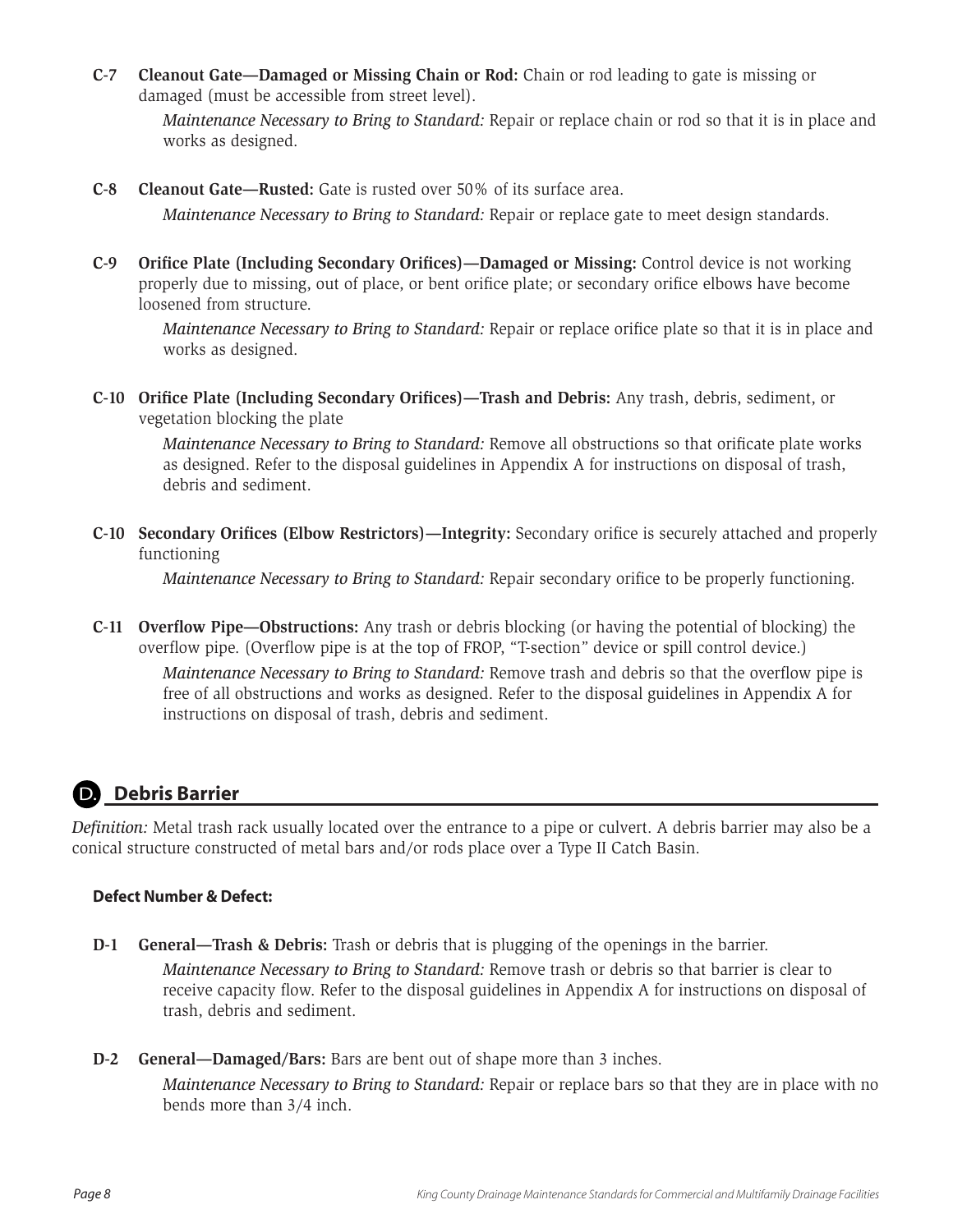- **D-3 General—Missing Bars:** Bars are missing, or entire barrier is missing. *Maintenance Necessary to Bring to Standard:* Repair or replace bars according to design standards.
- **D-4 General—Bars are loose and rust is causing 50% deterioration** to any part of barrier. *Maintenance Necessary to Bring to Standard:* Repair or replace barrier according to design standards.

## **Energy Dissipater/Dispersion Trench**  E.

*Definition:* A rock pad constructed at inlets/outlets to prevent erosion (Energy Dissipater), or a catch basin used to slow fast flowing runoff (Energy Dissipater), or a constructed percolation trench to disperse outletting flows over a large area (Dispersion Trench). Catch basins may be a part of the dispersion trench; see Type I or Type II Catch Basins (Items A and B) for maintenance requirements.

### **Defect Number & Defect:**

**E-1 Rock Pad—Missing or Moved Rock:** One layer or less of rock exists above native soil in area five square feet or larger, or any exposure of native soil.

*Maintenance Necessary to Bring to Standard:* Replace rocks to design standard.

- **E-2 Energy Dissipater—Needs Replacement:** Visible signs of pad erosion, or plugged dispersion trenches. *Maintenance Necessary to Bring to Standard:* Replace energy dissipater.
- **E-3 Dispersion Trench—Pipe Plugged with Sediment:** Accumulated sediment that exceeds 20% of the design depth.

*Maintenance Necessary to Bring to Standard:* Clean/flush pipe so that it matches design. Refer to the disposal guidelines in Appendix A for instructions on disposal of trash, debris and sediment.

**E-4 Dispersion Trench—Not Discharging Water Properly:** Visual evidence of water discharging at concentrated points along trench (normal condition is a "sheet flow" of water along trench). Intent is to prevent erosion damage.

*Maintenance Necessary to Bring to Standard:* Rebuild trench to design standards.

**E-5 Dispersion Trench—Perforations Plugged:** Over 1/2 of perforations in pipe are plugged with debris and sediment.

*Maintenance Necessary to Bring to Standard:* Clean or replace perforated pipe. Refer to the disposal guidelines in Appendix A for instructions on disposal of trash, debris and sediment.

**E-6 Dispersion Trench—Water Flows Out Top of "Distributor" Catch Basin:** Water has been observed flowing out during any storm less than the design storm, or it is causing or appears likely to cause damage.

*Maintenance Necessary to Bring to Standard:* Rebuild facility to design standards.

**E-7 Dispersion Trench—Receiving Area Oversaturated:** Water in receiving area is causing or has potential of causing landslide problems.

*Maintenance Necessary to Bring to Standard:* Ensure that engineer's evaluation of outlet function and soil stability is satisfactory.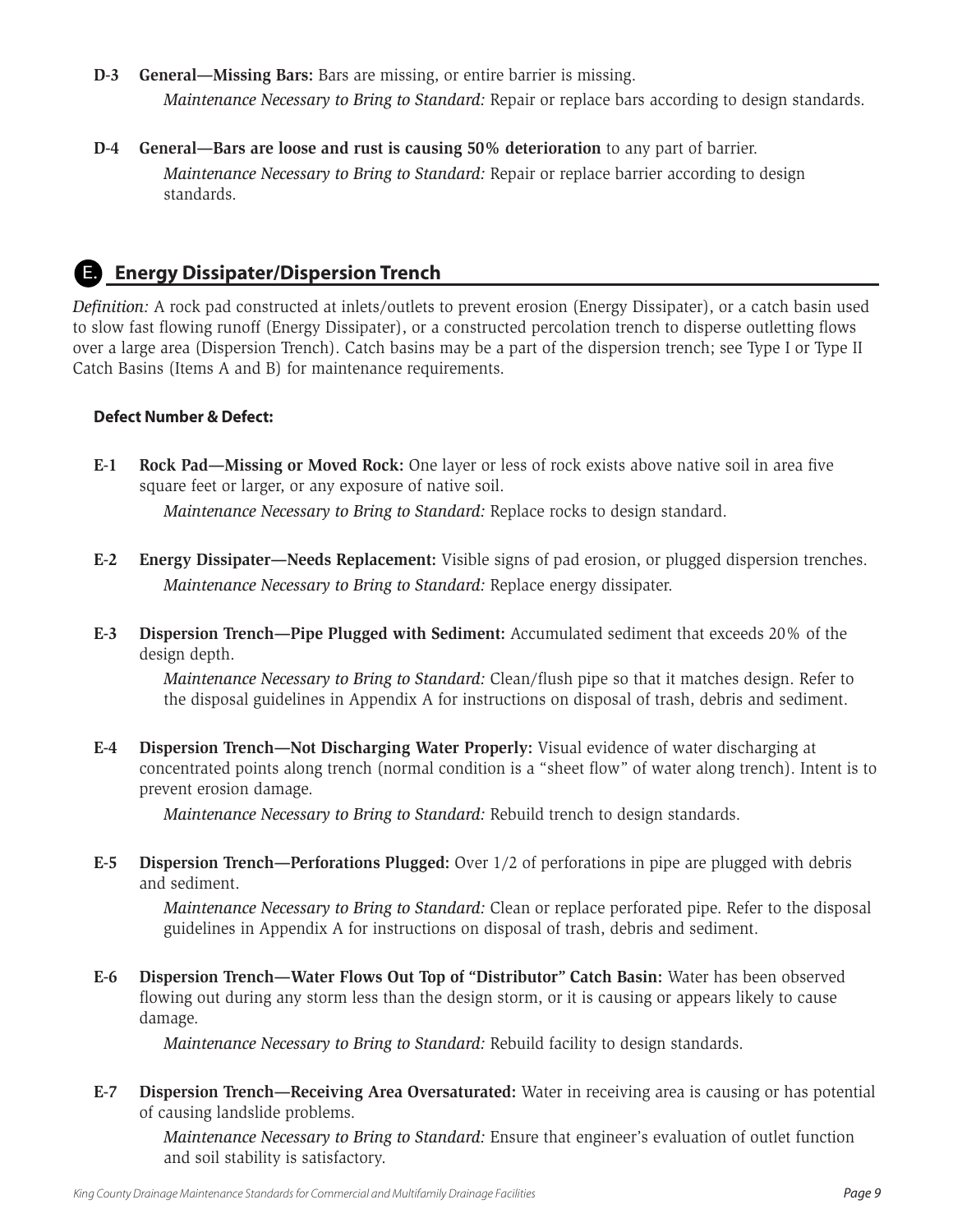**E-8 Dispersion Trench—Vegetation:** Any vegetation growing on dispersion trench. *Maintenance Necessary to Bring to Standard:* Remove vegetation including root system.

## **Pipe/Culvert**

*Definition:* A conveyance culvert of varying diameter. May be constructed of concrete pipe (CP), corrugated metal pipe (CMP), or smooth wall high density polyethylene pipe (HDPP).

### **Defect Number & Defect:**

**F-1 General—Sediment & Debris:** Accumulated sediment and/or debris that exceeds 20% of the diameter of the pipe.

*Maintenance Necessary to Bring to Standard:* Clean pipe of all sediment and debris. Refer to the disposal guidelines in Appendix A for instructions on disposal of trash, debris and sediment.

- **F-2 Vegetation—Overgrowth:** Vegetation that reduces free movement of water through pipes. *Maintenance Necessary to Bring to Standard:* Remove all vegetation so water flows freely through pipes.
- **F-3 Structural—Protective Coating is Damaged:** Rust is causing more than 50% deterioration to any part of the pipe.

*Maintenance Necessary to Bring to Standard:* Repair or replace pipe.

- **F-4 Structural—Joints:** Joints are visibly misaligned, or culvert alignment is disrupted. *Maintenance Necessary to Bring to Standard:* Realign/reconnect affected culvert.
- **F-5 Structural—Damaged Pipe:** Any dent that decreases the cross section area of pipe by more than 20%. *Maintenance Necessary to Bring to Standard:* Repair or replace pipe.



*Definition:* Conveyance system. May be U-shaped or trapezoidal with flat bottom. May be rock lined. A ditch is **not** the same as a bioswale (See Section M. Other—Specific to Bioswale).

### **Defect Number & Defect:**

**G-1 General—Trash & Debris:** Trash and debris exceeds 1 cubic foot per 1,000 square feet of ditch and slopes.

*Maintenance Necessary to Bring to Standard:* Clear trash and debris from ditch. Refer to the disposal guidelines in Appendix A for instructions on disposal of trash, debris and sediment.

**G-2 General—Sediment:** Accumulated sediment that exceeds 20% of the design depth.

*Maintenance Necessary to Bring to Standard:* Clean/flush ditch of all sediment and debris so that it matches design. Refer to the disposal guidelines in Appendix A for instructions on disposal of trash, debris and sediment.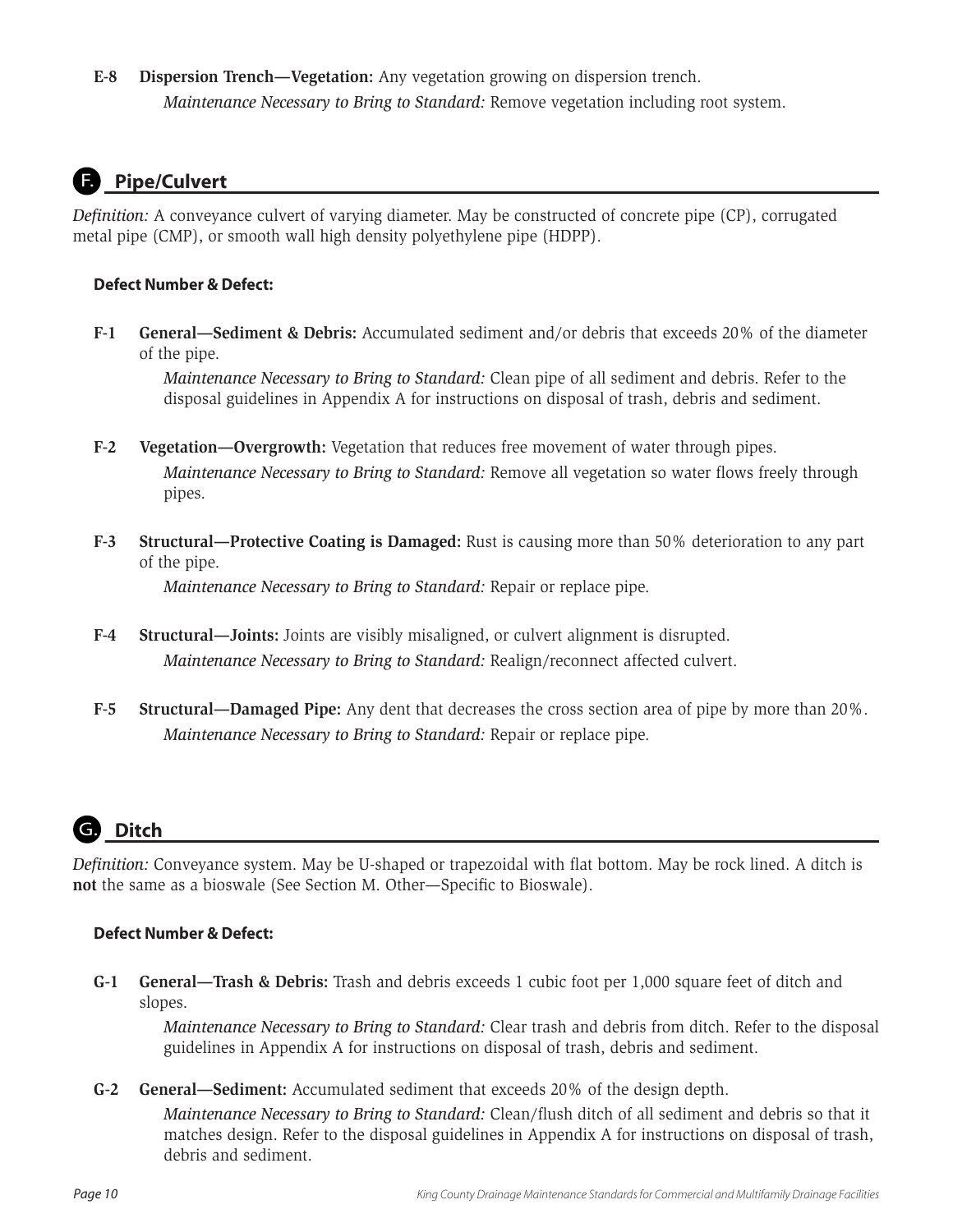**G-3 Vegetation—Overgrowth:** Vegetation that reduces free movement of water through ditch (vegetation taller than 8 inches or trees such as alders).

*Maintenance Necessary to Bring to Standard:* Remove vegetation so that water flows freely through ditch or bioswale.

**G-4 Side Slopes—Erosion Damage to Slopes:** Eroded damage over 2 inches deep where cause of damage is still present or where there is potential for continued erosion.

*Maintenance Necessary to Bring to Standard:* Stabilize slopes by using appropriate erosion control measure(s): for example, rock reinforcement, planting of grass, erosion control blankets, bonded fiber matrices or compaction.

- **G-5 Check Dams—Sedimentation:** Silt deposition causes standing water behind check dam *Maintenance Necessary to Bring to Standard:* Replace check dam; remove silt. Refer to the disposal guidelines in Appendix A for instructions on disposal of trash, debris and sediment.
- **G-6 Rock Lined Ditch—Failure of Rock-Lined Ditch:** Erosion or failure of rock slopes of ditch line. *Maintenance Necessary to Bring to Standard:* Replace/repair rock lining to reestablish ditch crosssection.

## **Fencing**

*Definition:* Six-foot-high fence, required by County if pond slopes are steeper than 3:1 to prohibit entry due to safety considerations in steep side slopes. Gates are a part of fencing.

## **Defect Number & Defect:**

- **H-1 General—Missing or Broken Parts:** Any defect in the fence that permits easy entry to a facility. *Maintenance Necessary to Bring to Standard:* Repair or replace parts to provide adequate security.
- **H-2 General—Missing or Broken Parts:** Parts broken or missing that can be seen by the public that are below the appearance standards of the neighborhood.

*Maintenance Necessary to Bring to Standard:* Repair or replace broken or missing parts to conform to the standards of the neighborhood.

**H-3 General—Erosion:** Erosion more than 4 inches deep and 12-18 inches wide permitting an opening under a fence.

*Maintenance Necessary to Bring to Standard:* Fill in openings so that there are no openings under the fence that exceed 4 inches in height.

- **H-4 General—Damaged Parts:** Posts out of plumb more than 6 inches. *Maintenance Necessary to Bring to Standard:* Correct position so that posts are plumb to within 1-1/2 inches.
- **H-5 General—Damaged Parts:** Any part of fence (including posts, top rails, and fabric) more than 1 foot out of design alignment.

*Maintenance Necessary to Bring to Standard:* Align fence so that it meets design standards.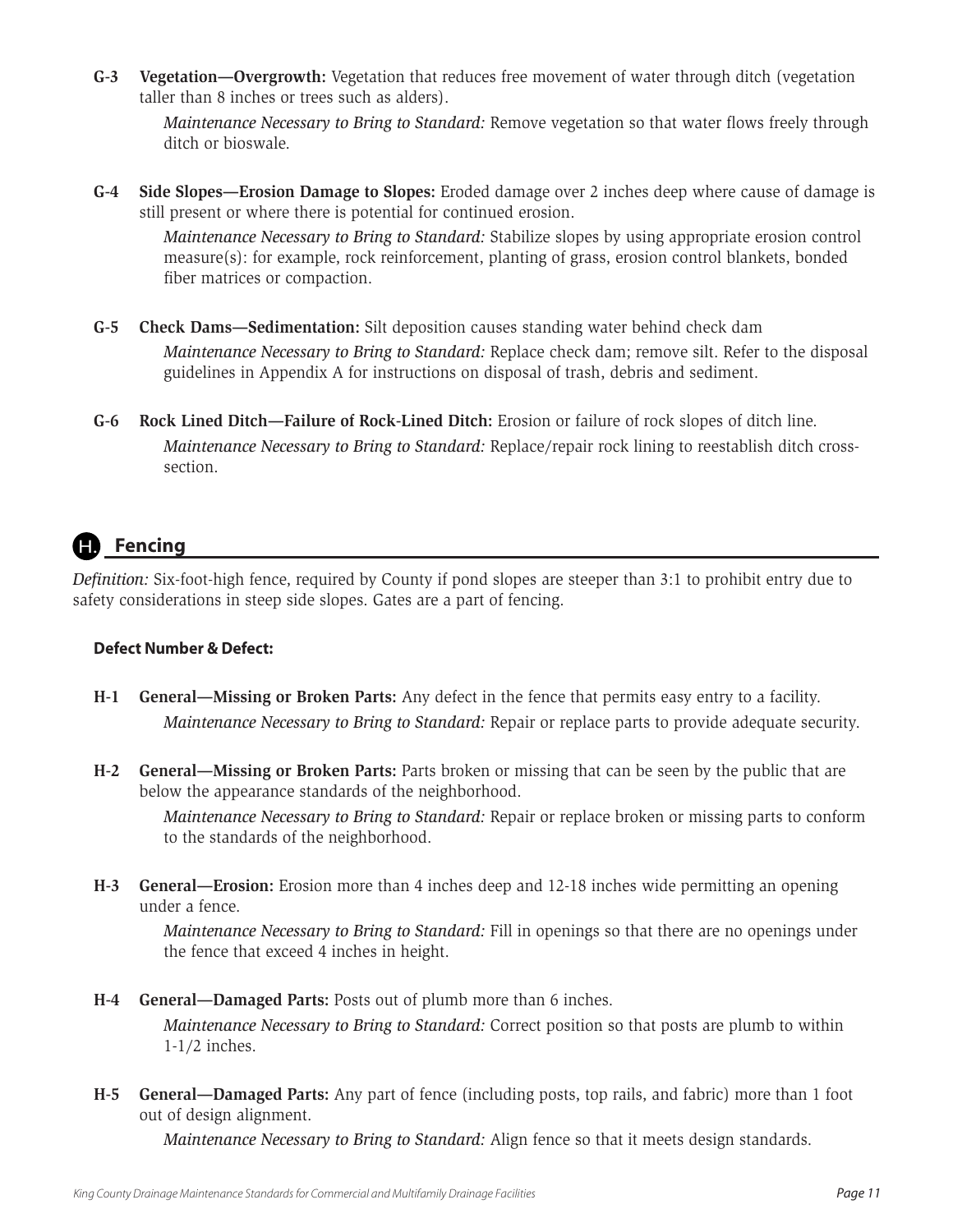**H-6 Chain Link Fences—Damaged Parts:** Top rails bent more than 6 inches.

*Maintenance Necessary to Bring to Standard:* Repair or replace top rails so that they are free of bends greater than 1 inch.

**H-7 Chain Link Fences—Damaged Parts:** Missing or loose tension wire.

*Maintenance Necessary to Bring to Standard:* Repair or replace tension wire so that it is in place and holding fabric.

**H-8 Chain Link Fences—Damaged Parts:** Missing or loose barbed wire that is sagging more than 2-1/2 inches between posts.

*Maintenance Necessary to Bring to Standard:* Repair or replace barbed wire so that it is in place with less than  $3/4$  inch sag between posts.

**H-9 Chain Link Fences—Damaged Parts:** Extension arm missing, broken, or bent out of shape more than 1-1/2 inches.

*Maintenance Necessary to Bring to Standard:* Repair or replace extension arm so that it is in place with no bends larger than 3/4 inch.

**H-10 Chain Link Fences—Deteriorated Paint or Protective Coating:** Part or parts have a rusting or scaling condition that has affected structural adequacy.

*Maintenance Necessary to Bring to Standard:* Repair posts or parts so that they are structurally adequate with a uniform protective coating.

- **H-11 Chain Link Fences or Gates—Openings in Fabric:** Openings in fabric are such that an 8 inch diameter ball could fit through (intent is to prevent a small child from entering). *Maintenance Necessary to Bring to Standard:* Repair fabric so that there are no openings in fence.
- **H-12 Gates—Damaged or Missing Members:** Missing gate or locking devices.

*Maintenance Necessary to Bring to Standard:* Repair or replace gates and locking devices so that all are in place.

**H-13 Gates—Damaged or Missing Members:** Broken or missing hinges such that gate cannot be easily opened and closed by a maintenance person.

*Maintenance Necessary to Bring to Standard:* Repair or replace hinges so that they are intact and lubed, and gate is working freely.

**H-14 Gates—Damaged or Missing Members:** Gate is out of plumb more than 6 inches and more than 1 foot out of design alignment.

*Maintenance Necessary to Bring to Standard:* Align gate so that it is vertical.

**H-15 Gates (Chain Link)—Damaged or Missing Members:** Missing stretcher bar, stretcher bands, and ties. *Maintenance Necessary to Bring to Standard:* Repair or replace stretcher bar, bands, and ties so that all are in place.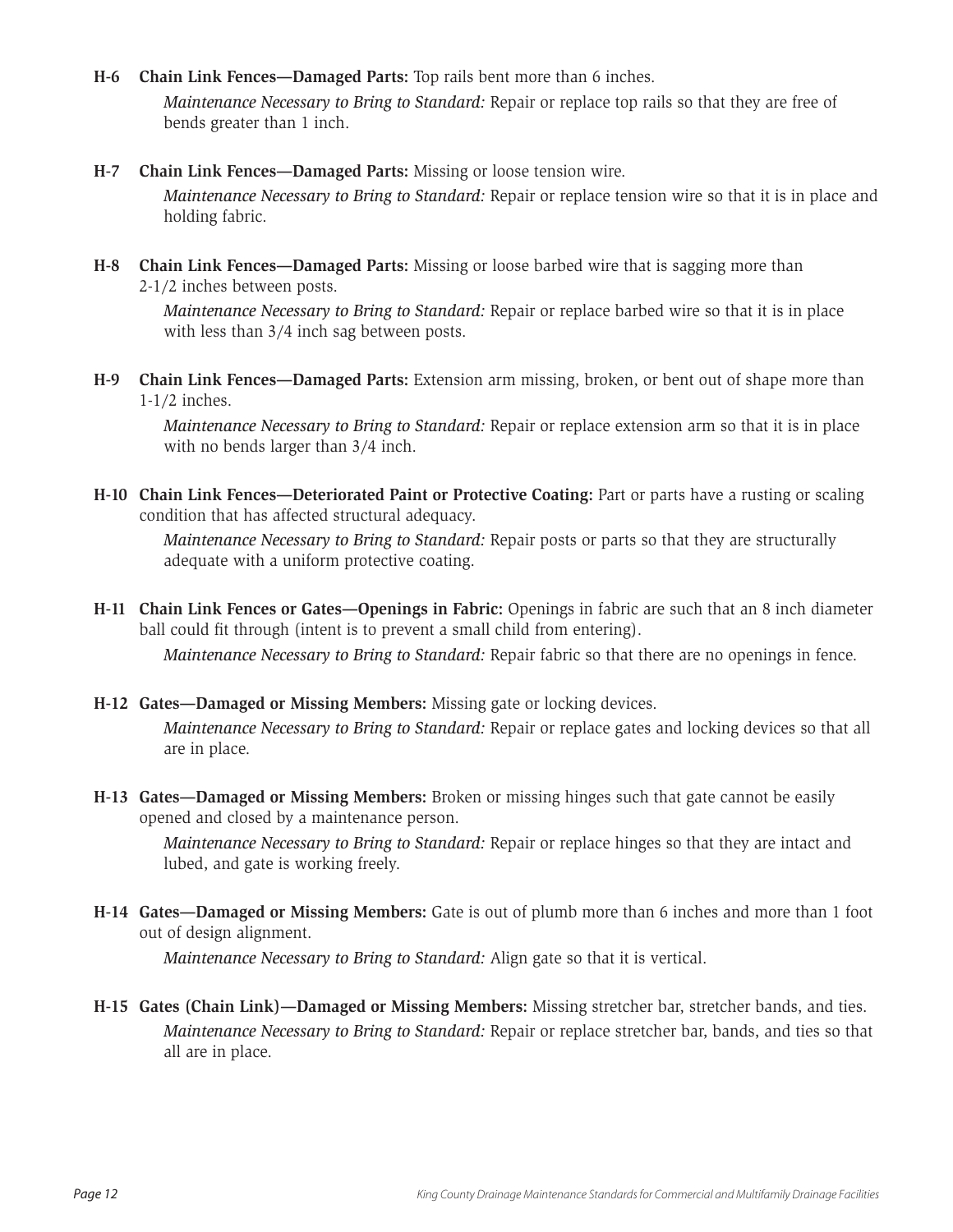#### **Access Road**  I.

*Definition:* Used to access control structure and other facility components. Minimum of 12 feet wide, may be constructed of asphalt, concrete, rock or other approved material.

### **Defect Number & Defect:**

- **I-1 General—Support:** Access road is capable of supporting trucks and maintenance equipment. *Maintenance Necessary to Bring to Standard:* Repair road to design standards.
- **I-2 General—Trash & Debris:** Trash and debris exceeds 1 cubic foot per 1,000 square feet; i.e., trash and debris would fill up one standard-sized garbage can.

*Maintenance Necessary to Bring to Standard:* Clear trash and debris from site. Refer to the disposal guidelines in Appendix A for instructions on disposal of trash, debris and sediment.

- **I-3 General— Pollution:** Presence of any chemical pollutants or flammable materials. *Maintenance Necessary to Bring to Standard:* Remove contaminants so that none are present. Refer to the disposal guidelines in Appendix A for instructions on disposal of trash, debris and sediment.
- **I-4 Access—Blocked Roadway/Safety Hazard:** Debris that could damage vehicle tires (glass or metal). *Maintenance Necessary to Bring to Standard:* Remove debris so that roadway is free of debris that could damage tires. Refer to the disposal guidelines in Appendix A for instructions on disposal of trash, debris and sediment.
- **I-5 Access—Blocked Roadway/Safety Hazard:** Any obstructions or vegetation that reduces clearance above road surface to less than 14 feet.

*Maintenance Necessary to Bring to Standard:* Remove obstructions or vegetation so that roadway overhead is clear to 14 feet high.

**I-6 Access—Blocked Roadway/Safety Hazard:** Any obstructions or vegetation restricting the access to a 10- to 12-foot width for a distance of more than 12 feet or at any point restricting access to less than a 10-foot width.

*Maintenance Necessary to Bring to Standard:* Remove obstructions to allow at least a 12-foot access.

**I-7 Road Surface—Settlement, Potholes, Soft Spots, or Ruts:** Any surface defect that exceeds 6 inches in depth and 6 square feet in area. In general, any surface defect that hinders or prevents maintenance access.

*Maintenance Necessary to Bring to Standard:* Repair road surface so that it is uniformly smooth with no evidence of settlement, potholes, soft spots, or ruts.

**I-8 Road Surface—Vegetation:** Trees growing or vegetation in excess of 6 inches.

*Maintenance Necessary to Bring to Standard:* Remove trees, mow access road surface and/or remove trees.

**I-9 Road Surface (if applicable)—Modular Grid Pavement Contamination:** Build up of sediment mildly contaminated with petroleum hydrocarbons.

*Maintenance Necessary to Bring to Standard:* Repair road surface so that it is uniformly smooth with no evidence of settlement, potholes, soft spots, or ruts. Refer to the disposal guidelines in Appendix A for instructions on disposal of trash, debris and sediment.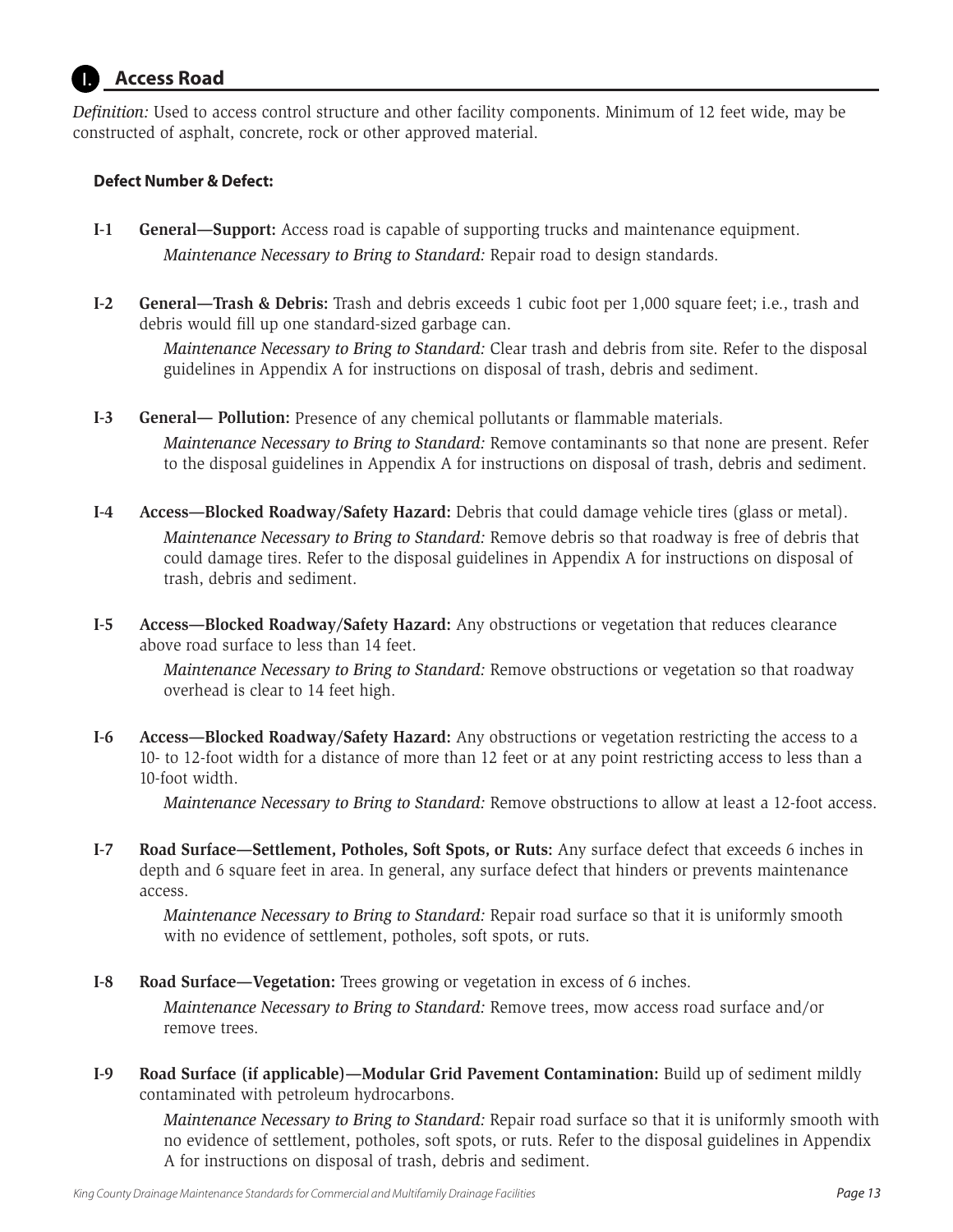**I-10 Shoulders & Ditches—Erosion Damage:** Erosion within 1 foot of the roadway more than 8 inches wide and 6 inches deep.

*Maintenance Necessary to Bring to Standard:* Repair shoulder so that it is free of erosion and matching the surrounding road.

**I-11 Shoulders & Ditches—Weeds & Brush:** Weeds and brush exceed 18 inches in height or hinder maintenance access.

*Maintenance Necessary to Bring to Standard:* Cut weeds and brush to 2 inches in height, or clear in such a way as to allow maintenance access.

## **Other—Specific to Ponds (Including Infiltration Ponds)** *(See Figures B-4 and B-5 in Appendix)* J.

*Definition:* A pond is a facility designed to temporarily store excess stormwater and slowly release it downstream to prevent flooding and erosion. An infiltration pond releases the stored stormwater to groundwater instead of downstream. A dike is a feature of a pond where earth has been built up to provide some portion of the side slope of the pond.

### **Defect Number & Defect:**

**J-1 General—Trash & Debris:** Trash and debris exceed 1 cubic foot per 1000 square feet, or there is visual evidence of dumping, or any trash and debris that could block the pond outlet.

*Maintenance Necessary to Bring to Standard:* Remove trash and debris from site. Refer to the disposal guidelines in Appendix A for instructions on disposal of trash, debris and sediment.

**J-2 General—Contamination:** Oil, gasoline, or other contaminants in any amount found that could: 1) cause damage to plant, animal, or marine life; 2) constitute a fire hazard; or 3) be flushed downstream during rain storms.

*Maintenance Necessary to Bring to Standard:* Remove all contaminants so that none are present. Contact the Waste Characterization program at 206-296-4633 to determine how to dispose of pollutants and flammable material. Also, contact Water and Land Resources at 206-296-1900 for a water quality site consultation to eliminate the source of the pollution.

**J-3 Vegetation—Unmowed Grass/Ground Cover (Not Including Infiltration—See J-15):** If facility is located in private residential area, mowing is needed when grass exceeds 18 inches in height. In other areas, the general policy is to make the pond site match adjacent ground cover and terrain as long as there is no interference with the function of the facility.

*Maintenance Necessary to Bring to Standard:* Mow grass/ground cover to 2 inches in height.

**J-4 Dike—Rodent Holes:** Any evidence of rodent holes, or any evidence of water piping through dike via rodent holes.

*Maintenance Necessary to Bring to Standard:* Ensure that rodents are destroyed and holes are repaired.

**J-5 Side Slopes and Dikes—Erosion:** Eroded damage over 2 inches deep where cause of damage is still present or where there is potential for continued erosion.

*Maintenance Necessary to Bring to Standard:* Stabilize slopes by using appropriate erosion control measure(s): for example, rock reinforcement, planting of grass or hydroseeding, erosion control blankets, bonded fiber matrices or compaction.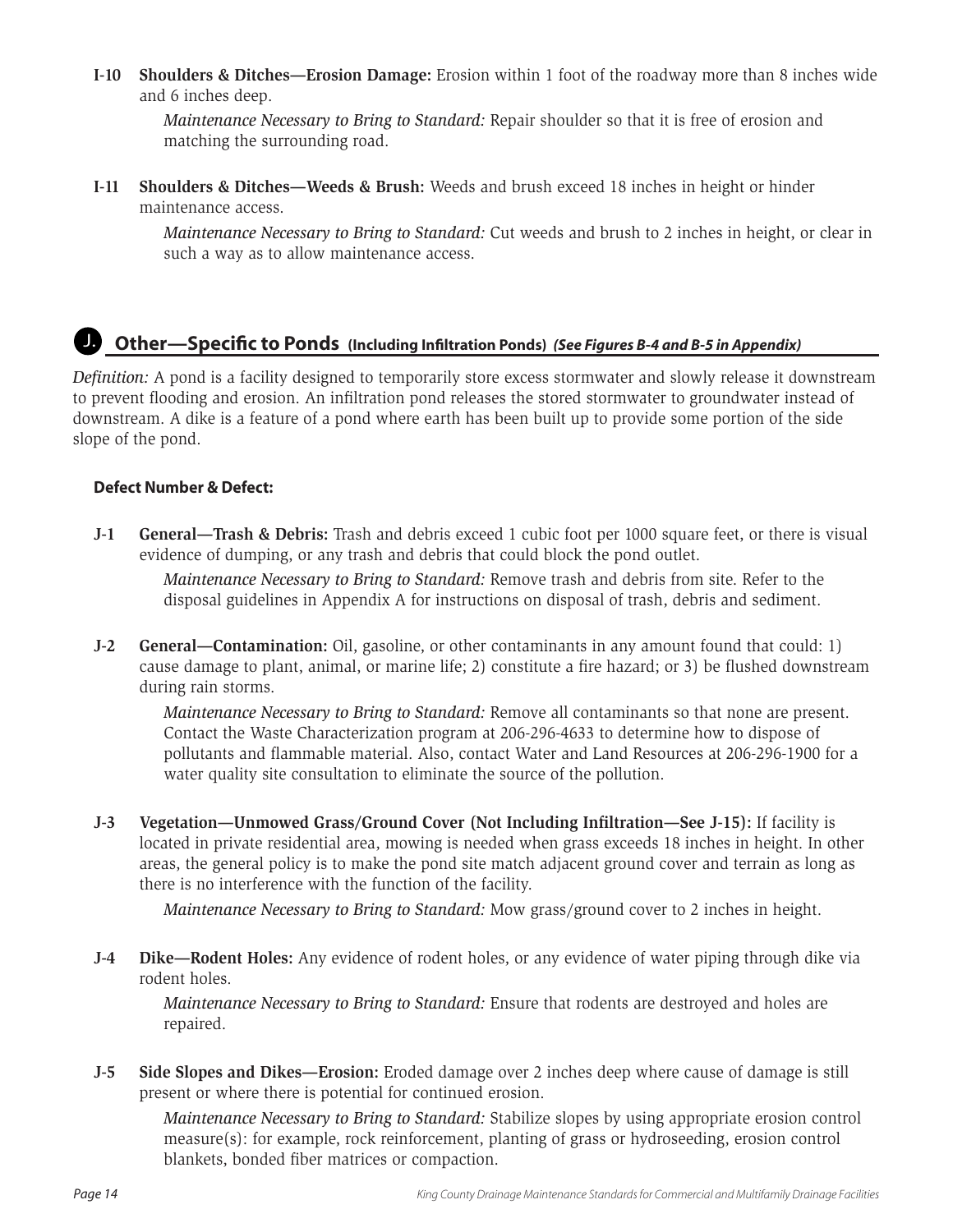- **J-6 Storage Area—Sediment (Except Infiltration—See J-12 and J-13):** Accumulated sediment exceeds 10% of the designed pond depth. Periodic sediment removal is critical to proper pond function. *Maintenance Necessary to Bring to Standard:* Clean out sediment to designed pond shape and depth; reseed pond if necessary to control erosion. Refer to the disposal guidelines in Appendix A for instructions on disposal of trash, debris and sediment.
- **J-7 Storage Area—Liner Damage (If Applicabl**e): Liner is visible and has more than three 1/4-inch holes in it.

*Maintenance Necessary to Bring to Standard:* Repair or replace liner

**J-8 Pond Dikes—Settlements:** Any part of dike has settled 4 inches lower than the design elevation, or water is visibly piping (leaking) through dikes.

*Maintenance Necessary to Bring to Standard:* Build dike back to the design elevation or repair piping.

**J-9 Emergency Overflow/Spillway—Rock Missing, Erosion, or Obstruction:** One layer or less of rock exists above native soil in area 5 square feet or larger; any exposure of native soil; or blockage by debris or vegetation.

*Maintenance Necessary to Bring to Standard:* Replace rocks to design standards. Remove debris. Refer to the disposal guidelines in Appendix A for instructions on disposal of trash, debris and sediment.

**J-10 Emergency Overflow/Spillway and Dikes Over 4 Feet in Height—Tree Growth:** Tree growth on emergency spillways create blockage problems and may cause failure of the dike due to uncontrolled overtopping. Tree growth on dikes over 4 feet in height may lead to piping through the dike which could lead to failure of the dike.

*Maintenance Necessary to Bring to Standard:* Remove tree. If root system is small (base less than 4 inches) the root system may be left in place. Otherwise the roots should be removed and the dike restored. A licensed civil engineer should be consulted for proper dike/spillway restoration.

**J-11 Emergency Overflow/Spillway—Does Not Control Storm Flow:** Emergency overflow or spillway is not large enough to handle heavy rain storms.

*Maintenance Necessary to Bring to Standard:* Increase capacity (size) of emergency overflow so that there is no danger of flood damage to County roads or private property.

**J-12 Storage Area—Sediment (Infiltration Only):** A percolation test of facility indicates facility is only working at 90% of its designed capabilities, or water remains in pond for more than 24 hours after rain has stopped. Frequent sediment removal in infiltration facilities is important to insure proper function.

*Maintenance Necessary to Bring to Standard:* Remove sediment and/or clean facility so that infiltration system works according to design. Refer to the disposal guidelines in Appendix A for instructions on disposal of trash, debris and sediment.

**Note:** Sediment accumulation of more than 0.25 inches per year may indicate excessive erosion is occurring upstream of the facility or that conveyance systems are not being properly maintained. The contributing drainage area should be checked for erosion problems or inadequate maintenance of conveyance systems if excessive sedimentation is noted in an infiltration facility.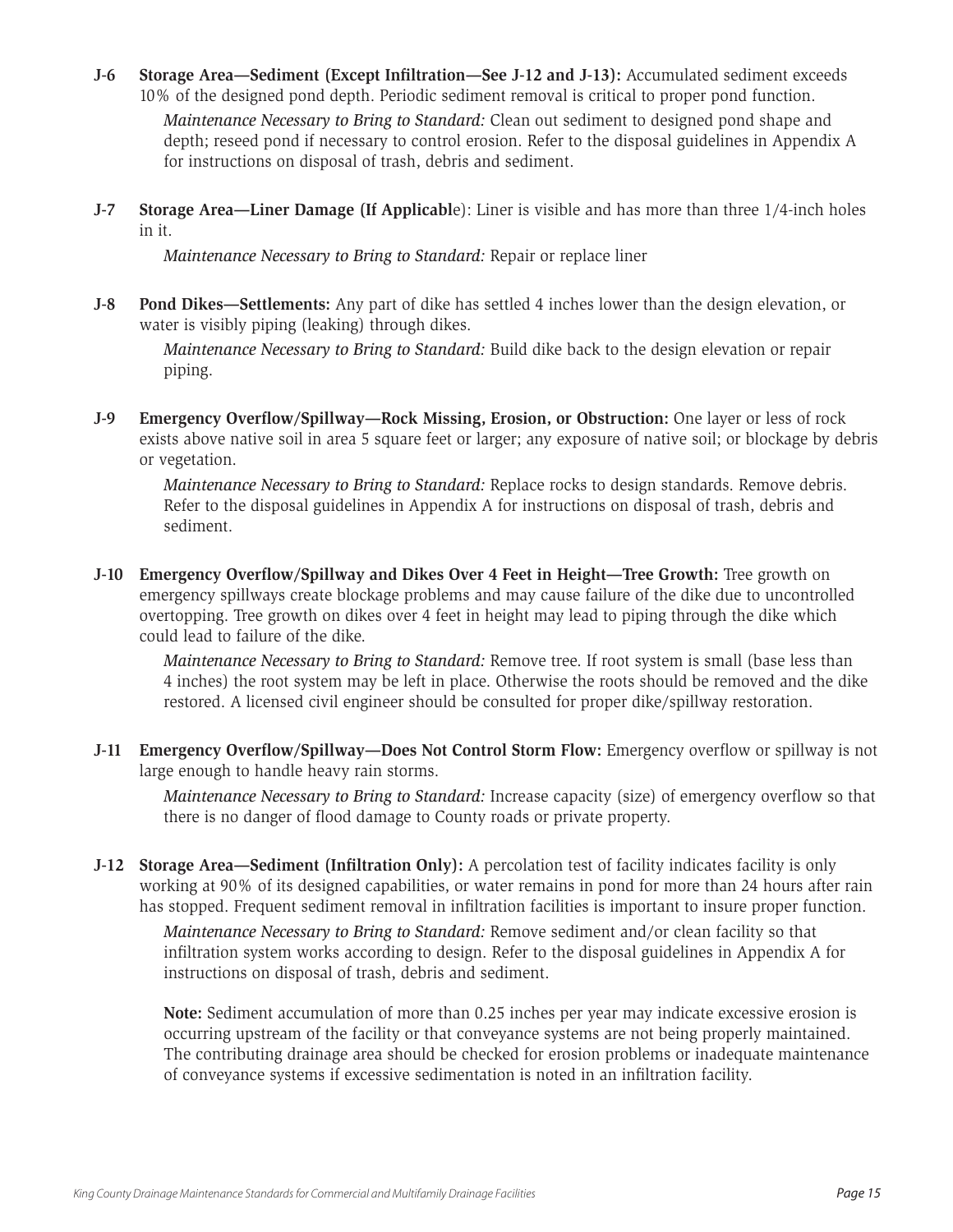**J-13 Rock Filters—Sediment & Debris:** By visual inspection, little or no water flows through filter during heavy rain storms.

*Maintenance Necessary to Bring to Standard:* Replace gravel in rock filter. Refer to the disposal guidelines in Appendix A for instructions on disposal of trash, debris and sediment.

**J-14 Infiltration Facility Sump—Sump Filled with Sediment and Debris:** Any sediment and debris filling vault to 10% of depth from sump bottom to bottom of outlet pipe or obstructing flow into the connector pipe.

*Maintenance Necessary to Bring to Standard:* Clean out sump to design depth. Refer to the disposal guidelines in Appendix A for instructions on disposal of trash, debris and sediment.

**J-15 Infiltration Facility Filter Bags (If Applicable)—Filled with Sediment and Debris:** Sediment and debris fill bag more than 1/2 full.

*Maintenance Necessary to Bring to Standard:* Replace filter bag or redesign system. Refer to the disposal guidelines in Appendix A for instructions on disposal of trash, debris and sediment.

**J-16 Infiltration Facility Pre-settling Ponds and Vaults—Sediment:** Sediment 6 inches or more.

*Maintenance Necessary to Bring to Standard:* Sediment cleaned out to designed pond shape and depth or sediment is removed from vault. Ponds are reseeded if necessary to control erosion. Refer to the disposal guidelines in Appendix A for instructions on disposal of trash, debris and sediment.

- **J-17 Settling Ponds—Sediment (Infiltration Only):** Pond contains 6 inches or more of sediment. *Maintenance Necessary to Bring to Standard:* Remove sediment completely. Refer to the disposal guidelines in Appendix A for instructions on disposal of trash, debris and sediment.
- **J-18 Vegetation (Infiltration Only)—Overgrowth:** Vegetation such as trees, brush, grass and weeds impedes infiltration function, or when height exceeds 18 inches.

*Maintenance Necessary to Bring to Standard:* Mow vegetation to 2 inches in height and remove clippings. Remove trees and bushes where they impact the infiltrating area of the pond.

- **J-19 Inlet/Outlet Pipe (Infiltration Only)—Plugged:** Inlet/outlet pipe plugged with sediment and/or debris. *Maintenance Necessary to Bring to Standard:* Remove sediment and debris so that there is no clogging or blockage in the inlet and outlet piping. Refer to the disposal guidelines in Appendix A for instructions on disposal of trash, debris and sediment.
- **J-20 Dike—Settlement of Pond Dike (Infiltration Only):** Any part of these components has settled 4 inches or lower than the design elevation, or inspector determines dike is unsound. *Maintenance Necessary to Bring to Standard:* Repair dike to specifications.
- **J-21 Rock Window (Infiltration Only)—Plugged:** Rock Window of filter dike is plugged with sediment. *Maintenance Necessary to Bring to Standard:* Remove sediment from rock window. Refer to the disposal guidelines in Appendix A for instructions on disposal of trash, debris and sediment.
- **J-22 Access Ramp—In Useable Condition:** Access ramp is capable of supporting trucks and equipment. *Maintenance Necessary to Bring to Standard:* Repair ramp deficiencies.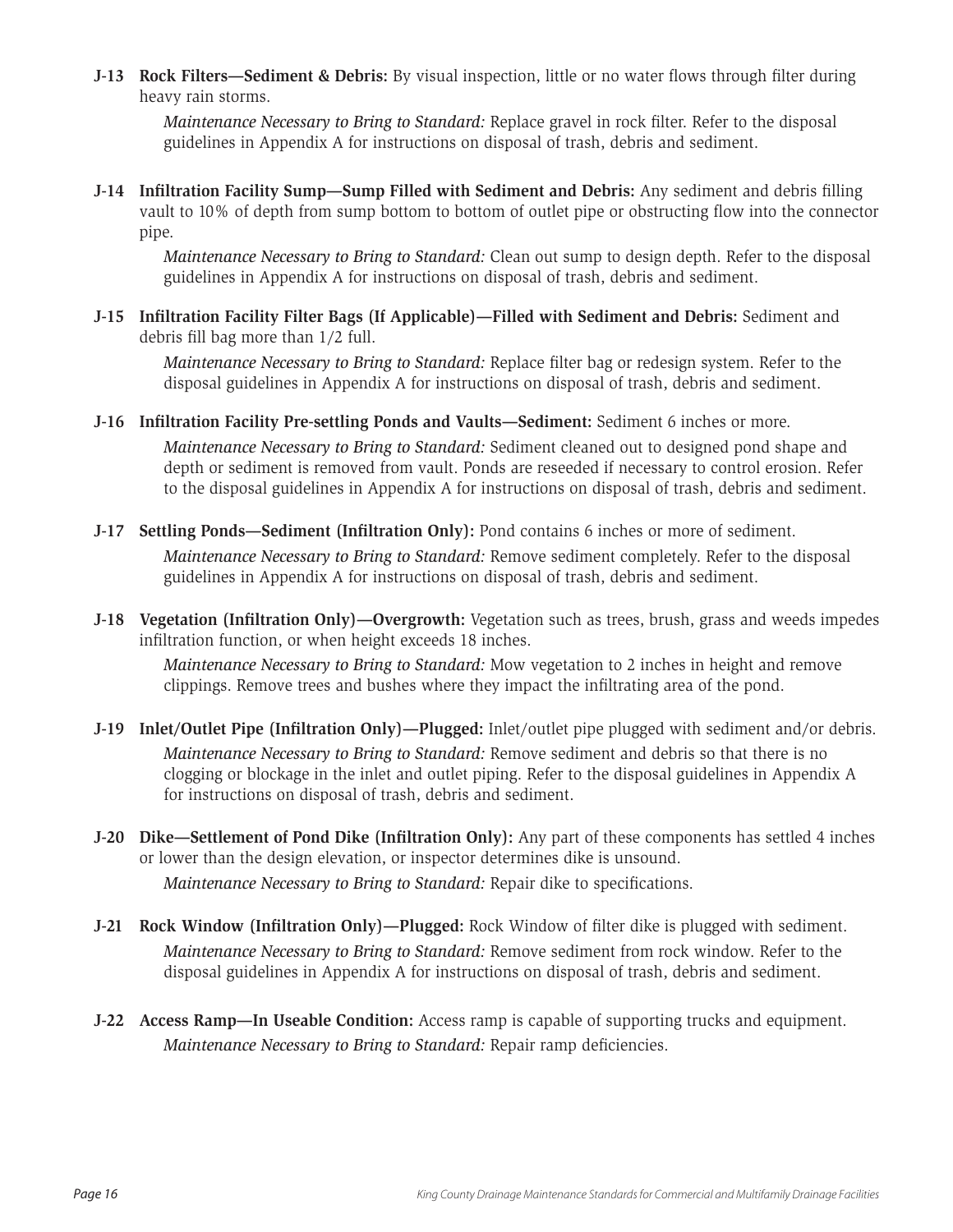#### **Other—Specific to Tanks/Vaults (Including infiltration tanks/vaults)**  *(See Figures B-6, B-7, and B-11 in Appendix)* K.

*Definition:* A tank or vault is an underground facility designed to store excess stormwater and slowly release it downstream to prevent flooding and erosion. An infiltration tank or vault releases the stored stormwater to groundwater instead of downstream.

### **Defect Number & Defect:**

**K-1 Storage Area—Plugged Air Vents:** Any amount of blockage. (Vents are at upstream end of storage tank.)

*Maintenance Necessary to Bring to Standard:* Remove debris and sediment from vents.

**K-2 Storage Area (FC Tanks/Vaults Only)—Debris & Sediment:** Accumulated sediment depth exceeds 10% of the diameter of the storage area for one-half the length of the storage tank, or any point depth exceeds 15% of diameter. Example: A 72-inch storage tank would require cleaning when sediment reaches a depth of 7 inches for more than one-half the length of the tank.

*Maintenance Necessary to Bring to Standard:* Remove all sediment and debris from storage area. Refer to the disposal guidelines in Appendix A for instructions on disposal of trash, debris and sediment.

**K-3 Storage Area—Joints Between Tank/Pipe Section:** Any crack allowing material to be transported into facility.

*Maintenance Necessary to Bring to Standard:* Seal all joints between tank/pipe sections.

**K-4 Storage Area—Tank/Pipe Bent Out of Shape:** Any part of tank/pipe is bent out of shape more than 10% of its design shape.

*Maintenance Necessary to Bring to Standard:* Repair or replace tank/pipe to design.

**K-5 Vault Structure—Damage to Wall, Frame, Bottom, and/or Top Slab:** Cracks wider than ½-inch and any evidence of soil particles entering the structure through the cracks, or maintenance inspection personnel determines that the vault is not structurally sound.

*Maintenance Necessary to Bring to Standard:* Vault replaced or repaired to design specifications.

**K-6 Vault Structure—Damaged Pipe Joints:** Cracks wider than ½-inch at the joint of any inlet/outlet pipe or any evidence of soil particles entering the vault through the walls.

*Maintenance Necessary to Bring to Standard:* Repair so no cracks more than 1/4 inch wide at any pipe joint.

**K-7 Large Access Doors/Plates (If Applicable)—Gaps in Door or Plate:** Large access doors not flat and/or access hole not completely covered. Note, however, that grated doors are acceptable.

*Maintenance Necessary to Bring to Standard:* Repair so door/plate closes flat and covers access hole completely.

**K-8 Large Access Doors/Plats (If Applicable)—Lifting Rings Missing, Rusted:** Lifting rings not capable of lifting weight of door or lid.

*Maintenance Necessary to Bring to Standard:* Repair so lifting ring is sufficient to remove lid.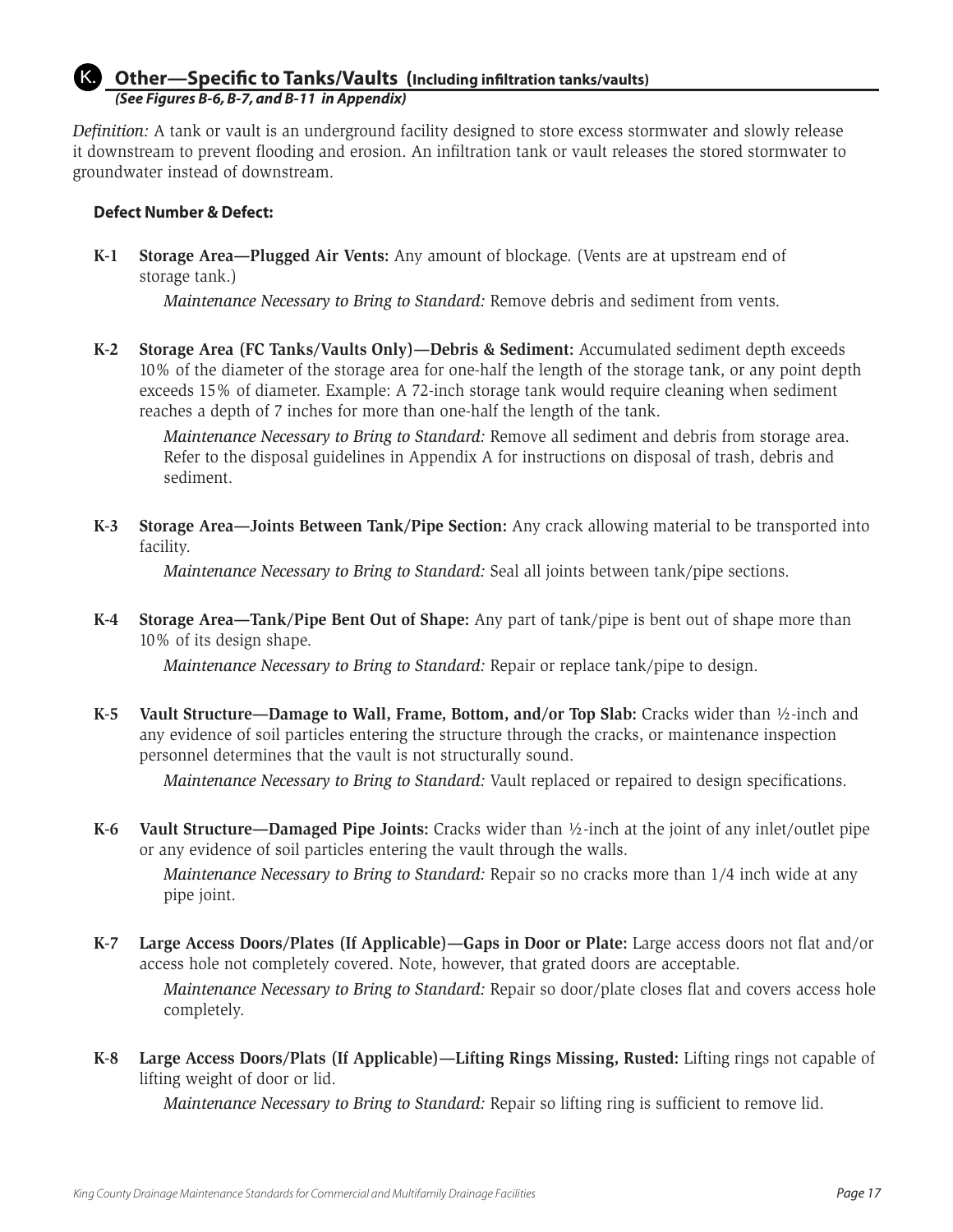**K-9 Plugged Air Vents (Infiltration Tanks Only):** One-half of the end area of a vent is blocked at any point with debris and sediment. (Vents are at upstream end of storage tank.)

*Maintenance Necessary to Bring to Standard:* Remove all debris and sediment from vents. If using a vendor, ensure that the vendor properly disposes of waste. If not using a vendor, call the King County Health Department Business Waste Line at (206) 296-3976 for information on how to dispose of waste.

**K-10 Storage Area—Sediment (Infiltration Tanks and Vaults Only):** Sediment depth exceeds 6 inches in depth.

*Maintenance Necessary to Bring to Standard:* Remove all sediment from tank or vault bottom. If using a vendor, ensure that the vendor properly disposes of waste. If not using a vendor, call the King County Health Department Business Waste Line at (206) 296-3976 for information on how to dispose of waste.

**K-11 Joints Between Tank/Pipe Section (Infiltration Tanks Only):** Any crack allowing material to be transported into facility.

*Maintenance Necessary to Bring to Standard:* Seal all joints between tank/pipe sections.

**K-12 Tank/Pipe Bent out of Shape (Infiltration Tanks Only):** Any part of tank/pipe is bent out of shape more than 10 percent of its design shape.

*Maintenance Necessary to Bring to Standard:* Repair or replace tank/pipe to design.

- **Notes:** *1. Sediment accumulation of more than .25 inches per year may indicate excessive erosion is occurring upstream of the facility or that conveyance systems are not being properly maintained. The contributing drainage area should be checked for erosion problems or inadequate maintenance of conveyance systems if excessive sedimentation is noted in an infiltration facility.*
	- *2. In order to assess the effectiveness of infiltration function, inspection is recommended of downspouts, drains and catch basins during a storm. Also, evaluate adjacent properties for damages caused by system failure. Slow water dissipation or system backups and flooding may indicate that an infiltration system is not adequately performing.*

## **Cher—Specific to Wet Vaults** *(See Figure B-8 in Appendix)*

*Definition:* A wet vault is an underground facility with a permanent pool of water that dissipates energy and improves the settling of particulate pollutants from incoming stormwater to improve water quality.

### **Defect Number & Defect:**

**L-1 Vault Area—Trash/debris Accumulated in Vault, Pipe, or Inlet/outlet:** Includes floatables and non-floatables.

*Maintenance Necessary to Bring to Standard:* Remove trash and debris from vault. Refer to the disposal guidelines in Appendix A for instructions on disposal of trash, debris and sediment.

**L-2 Vault Area—Sediment Accumulation:** Vault bottom contains sediment that exceeds the depth of the sediment zone plus 6 inches.

*Maintenance Necessary to Bring to Standard:* Remove sediment from vault. Refer to the disposal guidelines in Appendix A for instructions on disposal of trash, debris and sediment.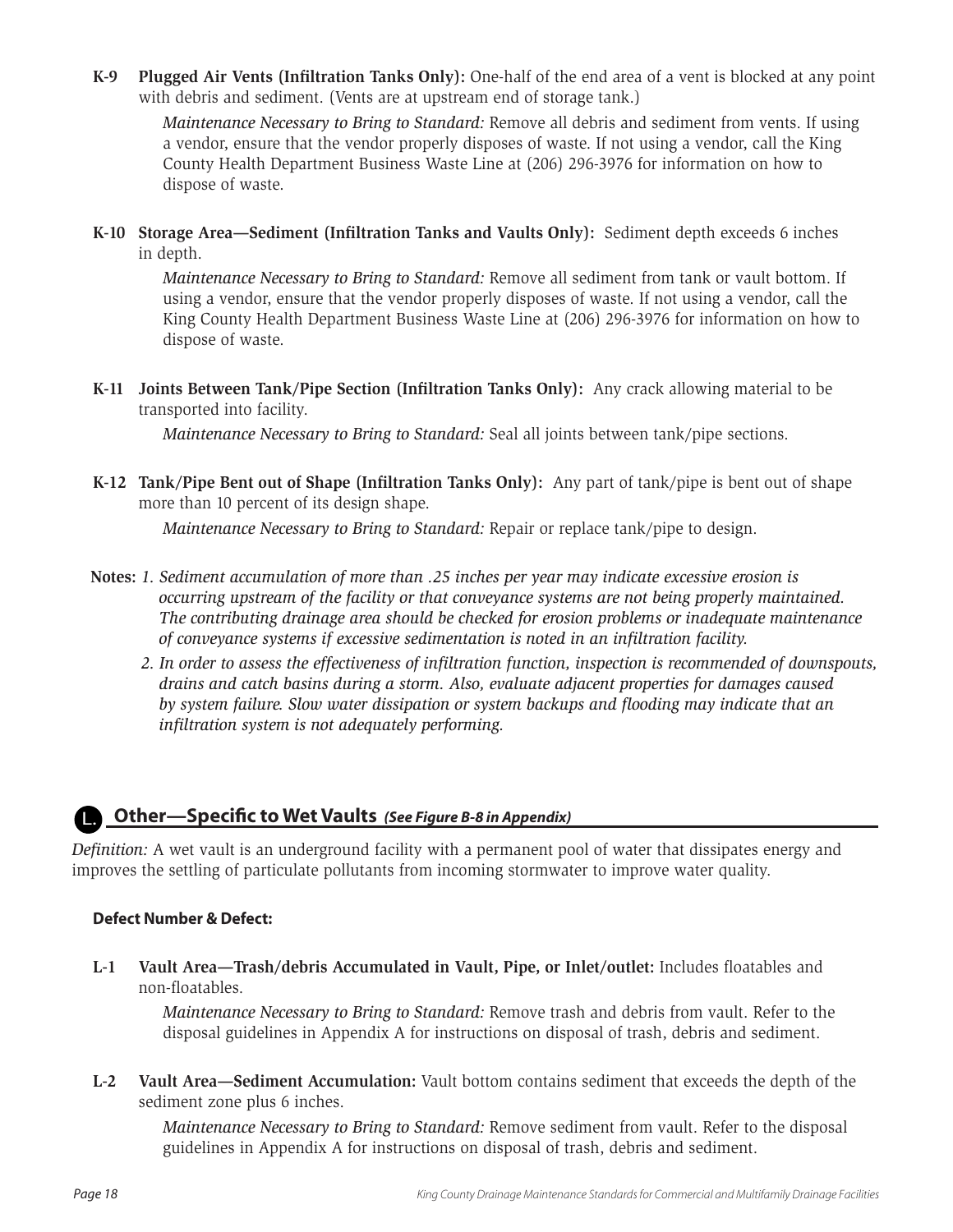- **L-3 Vault Area—Oil Accumulation:** Oil floating on surface of water in vault. *Maintenance Necessary to Bring to Standard:* Remove oil from vault. Refer to the disposal guidelines in Appendix A for instructions on disposal of trash, debris and sediment.
- **L-4 Vault Structure—Damage to Walls, Frame, Bottom, and/or Top Stab:** Cracks wider than ½-inch and any evidence of soil particles entering the structure through the cracks, vault does not hold water, or maintenance inspection personnel determines that the vault is not structurally sound. *Maintenance Necessary to Bring to Standard:* Vault replaced or repaired to design specifications.
- **L-5 Vault Structure—Damaged Pipe Joints:** Cracks wider than ½-inch at the joint of any inlet/outlet pipe or any evidence of soil particles entering the vault through the walls.

*Maintenance Necessary to Bring to Standard:* Repair so no cracks more than 1/4 inch wide at any pipe joint.

- **L-6 Baffles—Damaged/Defective:** Baffles corroding, cracking, warping and/or showing signs of failure. *Maintenance Necessary to Bring to Standard:* Repair or replace baffles to specifications.
- **L-7 Inlet/outlet Pipes—Damaged Pipes:** Piping damaged or broken and in need of repair. Pipe or T-section does not retain floatables. *Maintenance Necessary to Bring to Standard:* Repair and/or replace pipe.
- **L-8 Inlet/outlet Pipes—Trash/Debris, Floating Oil Accumulations:** Trash, debris or floating oils have accumulated in inlet/outlet pipe (includes floatables and non-floatables).

*Maintenance Necessary to Bring to Standard:* Remove trash and debris. Refer to the disposal guidelines in Appendix A for instructions on disposal of trash, debris and sediment.

**L-9 Access Cover—Damaged/Not Working:** Access cover cannot be opened or removed, especially by one person.

*Maintenance Necessary to Bring to Standard:* Loosen cover or remove objects hindering removal.

- **L-10 Access Cover—Ventilation Impaired:** Ventilation grates blocked or not providing adequate ventilation. *Maintenance Necessary to Bring to Standard:* Restore full ventilation capacity.
- **L-11 Access Ladder—Damaged:** Access ladder is corroded or deteriorated, not functioning properly, missing rungs, has cracks, and/or is misaligned.

*Maintenance Necessary to Bring to Standard:* Repair or replace ladder to specifications so that it is safe to use.

**L-12 Gravity Drain (If Applicable)—Proper Operation:** Gravity Drain Valve operates and pipes are clear and capable of flow.

*Maintenance Necessary to Bring to Standard:* Repair inoperable parts.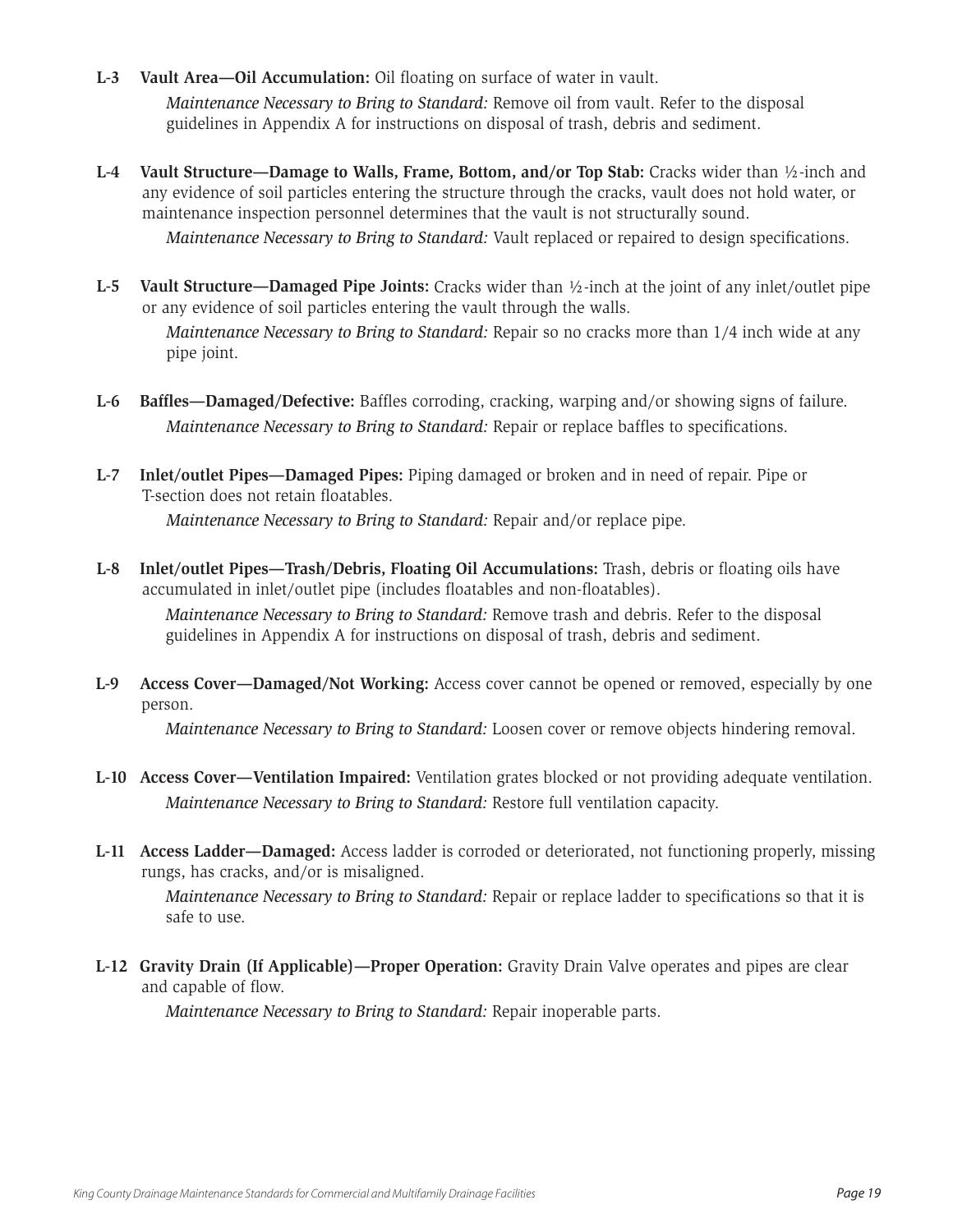#### **Other—Specific to Bioswales (Including wet bioswales)** *(See Figure B-9 in Appendix)* M.

*Definition:* A bioswale is a grass lined swale whose purpose is to improve water quality by filtering surface water flow through the grass. A wet bioswale replaces grass with selected wetland vegetation. A flow spreader is a feature which helps to keep the flow spread evenly across the width of the bioswale.

### **Defect Number & Defect:**

**M-1 Swale Section—Sediment Accumulation on Grass:** Sediment depth exceeds 2 inches.

*Maintenance Necessary to Bring to Standard:* Remove sediment deposits on grass treatment area of the bioswale. When finished, swale should be level from side to side and drain freely toward outlet. There should be no areas of standing water once inflow has ceased. Refer to the disposal guidelines in Appendix A for instructions on disposal of trash, debris and sediment.

- **M-2 Swale Section—Standing Water:** Water stands in the swale between storms and does not drain freely. *Maintenance Necessary to Bring to Standard:* Any of the following may apply: remove sediment or trash blockages, improve grade from head to foot of swale, remove clogged check dams, add underdrains or convert to a wet bioswale. Refer to the disposal guidelines in Appendix A for instructions on disposal of trash, debris and sediment.
- **M-3 Swale Section—Constant Baseflow:** Small quantities of water continually flow through the swale, even when it has been dry for weeks, and an eroded, muddy channel has formed in the swale bottom. *Maintenance Necessary to Bring to Standard:* Repair swale bottom and divert baseflow around swale (or provide low flow drain if baselow <0.01 cfs) or convert to wet bioswale (with high flow bypass).
- **M-4 Swale Section—Poor Vegetation Cover:** Grass is sparse or bare or eroded patches occur in more than 10% of the swale bottom.

*Maintenance Necessary to Bring to Standard:* Determine why grass growth is poor and correct that condition. Replant with plugs of grass from the upper slope: plant in the swale bottom at 8-inch intervals, or re-seed into loosened, fertile soil. Do not use sod to re-establish grass.

**M-5 Swale Section—Grass Length/Weeds:** Grass becomes excessively tall (greater than 10 inches); nuisance weeds and other vegetation (e.g. cattails) start to take over; or grass has died.

*Maintenance Necessary to Bring to Standard:* Mow vegetation or eradicate nuisance vegetation such that flow is not impeded. Mow grass to a height of between 4 and 9 inches. If grass has died, replant/reestablish grass. Do not use sod to reestablish grass.

- **M-6 Swale Section—Excessive Shading:** Grass growth is poor because sunlight does not reach swale. *Maintenance Necessary to Bring to Standard:* If possible, trim back over-hanging limbs, remove brushy vegetation on adjacent slopes. If grass still cannot survive due to lack of sunlight, replace with another type of water quality facility.
- **M-7 Swale Section—Trash and Debris Accumulation:** Trash and debris accumulated in the bioswale. *Maintenance Necessary to Bring to Standard:* Remove trash and debris from bioswale. Reseed if necessary. Refer to the disposal guidelines in Appendix A for instructions on disposal of trash, debris and sediment.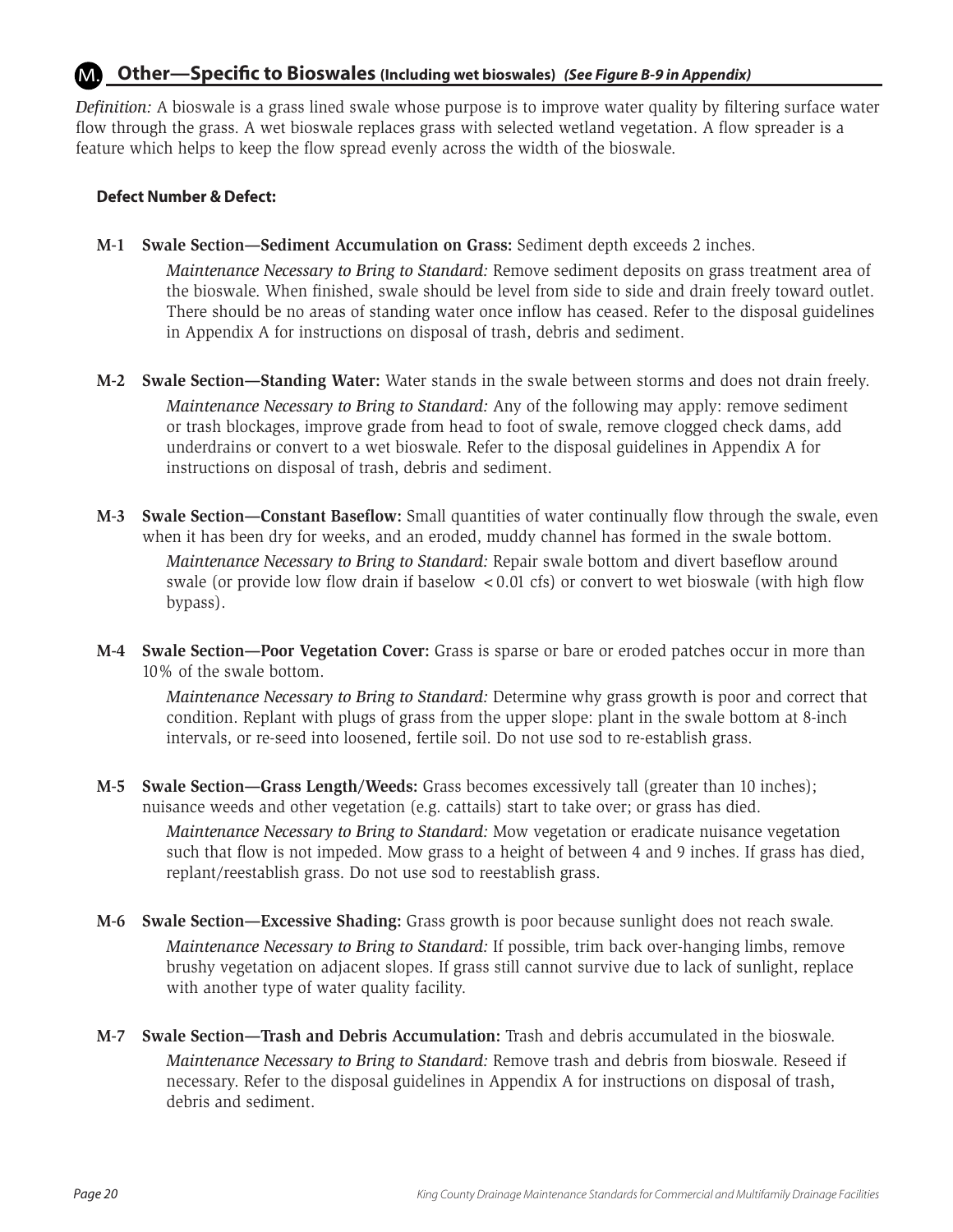**M-8 Swale Section—Erosion/Scouring:** The bioswale has eroded or scoured the bottom due to flow channelization, or higher flows.

*Maintenance Necessary to Bring to Standard:* Regrade and reseed bioswale to specification to eliminate channeled flow. Overseed when bare spots are evident. Install flow spreaders if condition is persistent.

- **M-9 Inlet/Outlet Pipe—Sediment and Debris:** Inlet/outlet pipe clogged with sediment and/or debris. *Maintenance Necessary to Bring to Standard:* Remove sediment and/or debris so that there is no clogging or blockage in the inlet and outlet piping. Refer to the disposal guidelines in Appendix A for instructions on disposal of trash, debris and sediment.
- **M-10 Flow Spreader—Concentrated Flow:** Flow spreader uneven or clogged so that flows are not uniformly distributed through entire swale width.

*Maintenance Necessary to Bring to Standard:* Level the spreader and clean so that flows are spread evenly over entire swale width.

**M-11 Swale Section (Wet Bioswale)—Sediment Accumulation:** Sediment depth exceeds 2 inches in 10% of the swale treatment area.

*Maintenance Necessary to Bring to Standard:* Remove sediment deposits in treatment area. Refer to the disposal guidelines in Appendix A for instructions on disposal of trash, debris and sediment.

**M-12 Swale Section (Wet Bioswale)—Wetland Vegetation Health:** Vegetation becomes sparse and does not provide adequate filtration, OR vegetation is crowded out by very dense clumps of cattail or other vegetation which do not allow water to flow through the clumps.

*Maintenance Necessary to Bring to Standard:* Determine cause of lack of vigor of vegetation and correct. Replant as needed. For excessive cattail growth,remove with roots and compost offsite.

**M-13 Swale Section (Wet Bioswale)—Trash and Debris Accumulation:** Trash and debris accumulated in the wet swale.

*Maintenance Necessary to Bring to Standard:* Remove trash and debris from wet swale. Refer to the disposal guidelines in Appendix A for instructions on disposal of trash, debris and sediment.

**M-14 Swale Section (Wet Bioswale)—Erosion and Scouring:** Swale has eroded or scoured due to flow channelization, or higher flows.

*Maintenance Necessary to Bring to Standard:* Check bypass flow controls are operating correctly and swale design is adequate for design flows. Correct deficiencies. Replant eroded areas with fibrousrooted plants (see the King County Surface Water Design Manual for a list of suitable plants).

**M-15 Inlet/Outlet Pipe (Wet Bioswale)—Sediment and Debris:** Inlet/outlet pipe clogged with sediment and/or debris.

*Maintenance Necessary to Bring to Standard:* Remove sediment and/or debris so that there is no clogging or blockage in the inlet and outlet piping. Refer to the disposal guidelines in Appendix A for instructions on disposal of trash, debris and sediment.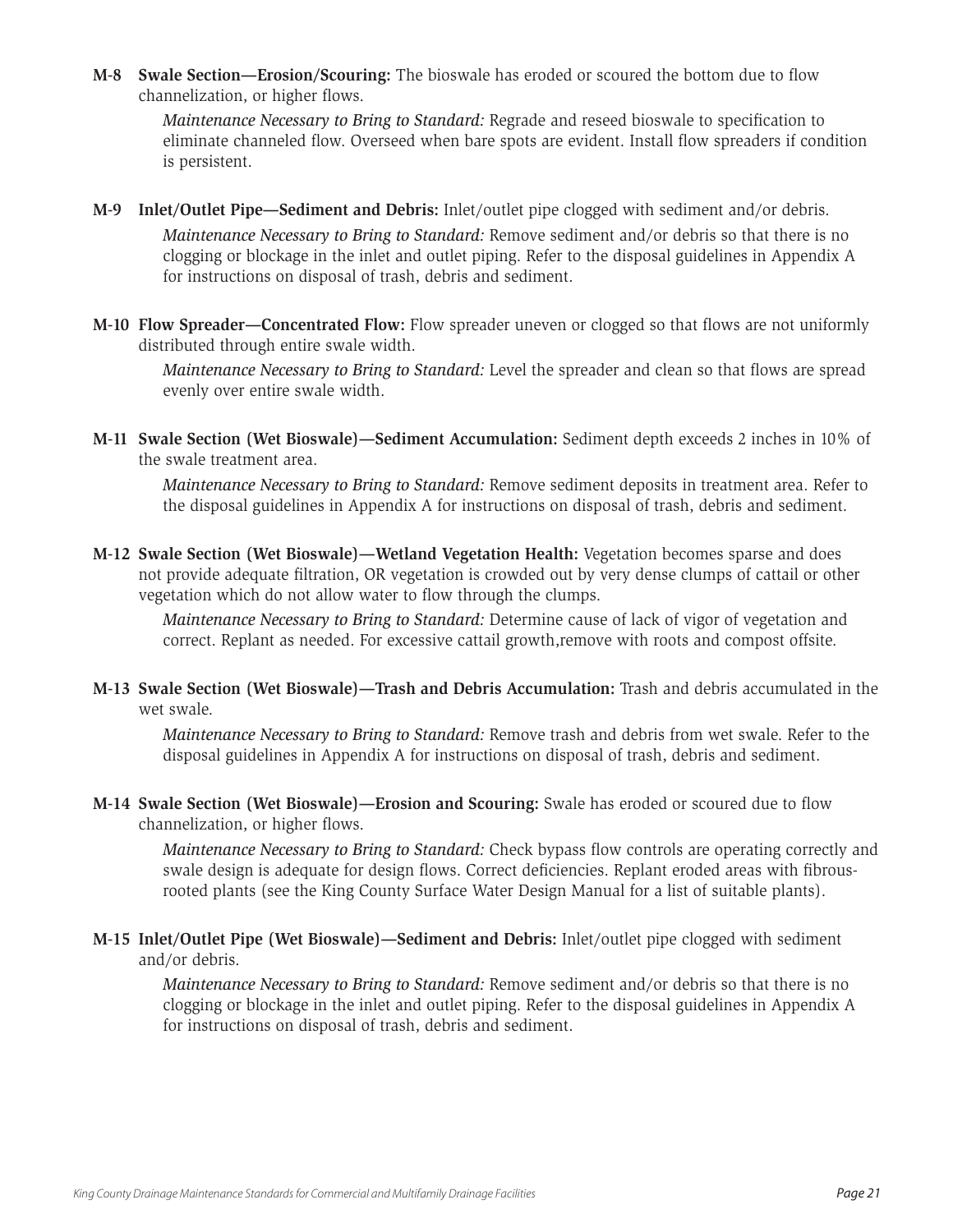#### **Other—Specific to Wet Ponds** *(See Figure B-10 in Appendix)* N.

*Definition:* A wet pond is a stormwater pond that retains a permanent pool of water to dissipate energy and improves the settling of particulate pollutants from incoming stormwater to improve water quality.

### **Defect Number & Defect:**

**N-1 Pond Area—Water Level:** First cell empty, doesn't hold water.

*Maintenance Necessary to Bring to Standard:* Line the first cell with an impermeable liner to maintain at least 4 feet of water. Although the second cell may drain, the first cell must remain full to control turbulence of the incoming flow and reduce sediment resuspension. If the second cell doesn't hold water, line with low permeable liner or treatment liner If infiltration rate is greater than 9 inches/hour (2.4 inches/hour in a critical aquifer recharge area).

**N-2 Pond Area—Defective Vegetation:** Vegetation such as grass and weeds needs to be mowed when height exceeds 18 inches. Mowed vegetation should be removed from areas where it could enter the pond, either when the pond level rises, or by rainfall runoff. Trees, brush, and shrubs are impeding maintenance or flow.

*Maintenance Necessary to Bring to Standard:* Mow vegetation to 4-5 inches in height. Remove trees, bushes and shrubs where they are interfering with pond maintenance activities; that is, at the inlet, outlet and near engineered structures. Some wetland species may require harvesting or special maintenance rather than mowing.

**N-3 Pond Area—Algae Mats:** When algae mats develop over more than 10% of the water surface, they should be removed. Also remove mats in the late summer before fall rains, especially in Sensitive Lake Protection Areas. Excessive algae mats interfere with dissolved oxygen content in the water and pose a threat to downstream lakes if excess nutrients are released.

*Maintenance Necessary to Bring to Standard:* Algae mats that cover more than 10% of the surface of any cell should be removed. A rake or mechanical device should be used to remove the algae. Removed algae can be left to dry on the pond slope above the 100-year water surface.

**N-4 Pond Area—Trash and Debris:** Accumulation that exceeds 1 cubic foot per 1000 square foot of pond area.

*Maintenance Necessary to Bring to Standard:* Trash and debris removed from pond. Refer to the disposal guidelines in Appendix A for instructions on disposal of trash, debris and sediment.

**N-5 Pond Area—Sediment Accumulation:** Sediment accumulations in pond bottom that exceeds the depth of sediment zone (typically 1') plus 6 inches, usually in the first cell.

*Maintenance Necessary to Bring to Standard:* Removal of sediment from pond bottom. Refer to the disposal guidelines in Appendix A for instructions on disposal of trash, debris and sediment.

**N-6 Pond Area—Oil Sheen on Water:** Prevalent and visible oil sheen.

*Maintenance Necessary to Bring to Standard:* Remove oil from water by use of oil-absorbent pads or vactor truck. Locate source and correct. Refer to the disposal guidelines in Appendix A for instructions on disposal of trash, debris and sediment.

**N-7 Pond Area—Erosion:** Erosion of the pond's side slopes and/or scouring of the pond bottom, that exceeds 6 inches, or where continued erosion is prevalent.

*Maintenance Necessary to Bring to Standard:* Slopes should be stabilized by using appropriate erosion control measures, and repair methods.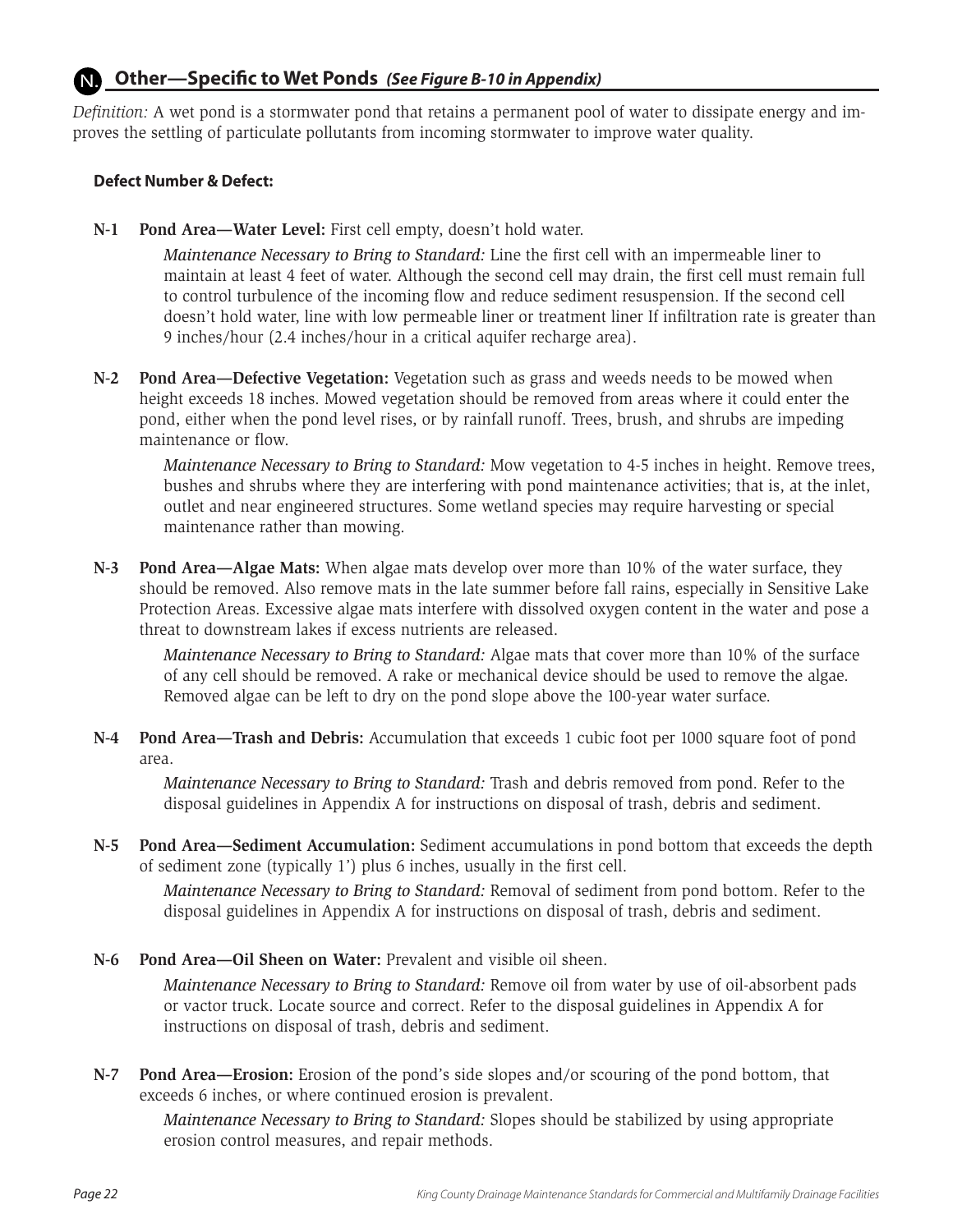**N-8 Pond Dike—Settlement:** Any part of these components that has settled 4 inches or more lower than the design elevation, or inspector determines dike is unsound.

*Maintenance Necessary to Bring to Standard:* Dike is repaired to specifications.

### **N-9 Internal Dike—Concentrated Flow:** Dike dividing cells should be level.

*Maintenance Necessary to Bring to Standard:* Build up low areas of dike or lower high areas so that the dike surface is level and water flows evenly over the entire length of the dike from the first cell to the second. Repair eroded areas and establish erosion control on areas that erode.

- **N-9 Inlet/Outlet Pipe—Trash and Debris:** Inlet/outlet pipe clogged with sediment and/or debris material. *Maintenance Necessary to Bring to Standard:* Remove sediment and/or debris so that there is no clogging or blockage in the inlet and outlet piping. Ensure outlet pipe (or T-section if applicable) retains floatables. Refer to the disposal guidelines in Appendix A for instructions on disposal of trash, debris and sediment.
- **N-10 Inlet/Outlet Pipe—Floatables are Captured:** Floatable material is retained by outlet pipe or T-section. *Maintenance Necessary to Bring to Standard:* Ensure outlet pipe (or T-section if applicable) retains floatables.
- **N-11 Overflow Spillway—Rock Missing:** Rock is missing and soil is exposed at top of spillway or outside slope.

*Maintenance Necessary to Bring to Standard:* Replace rocks to specifications.

**N-12 Access Ramp—In Useable Condition:** Access ramp is capable of supporting trucks and maintenance equipment.

*Maintenance Necessary to Bring to Standard:* Repair ramp so it can support trucks and maintenance equipment.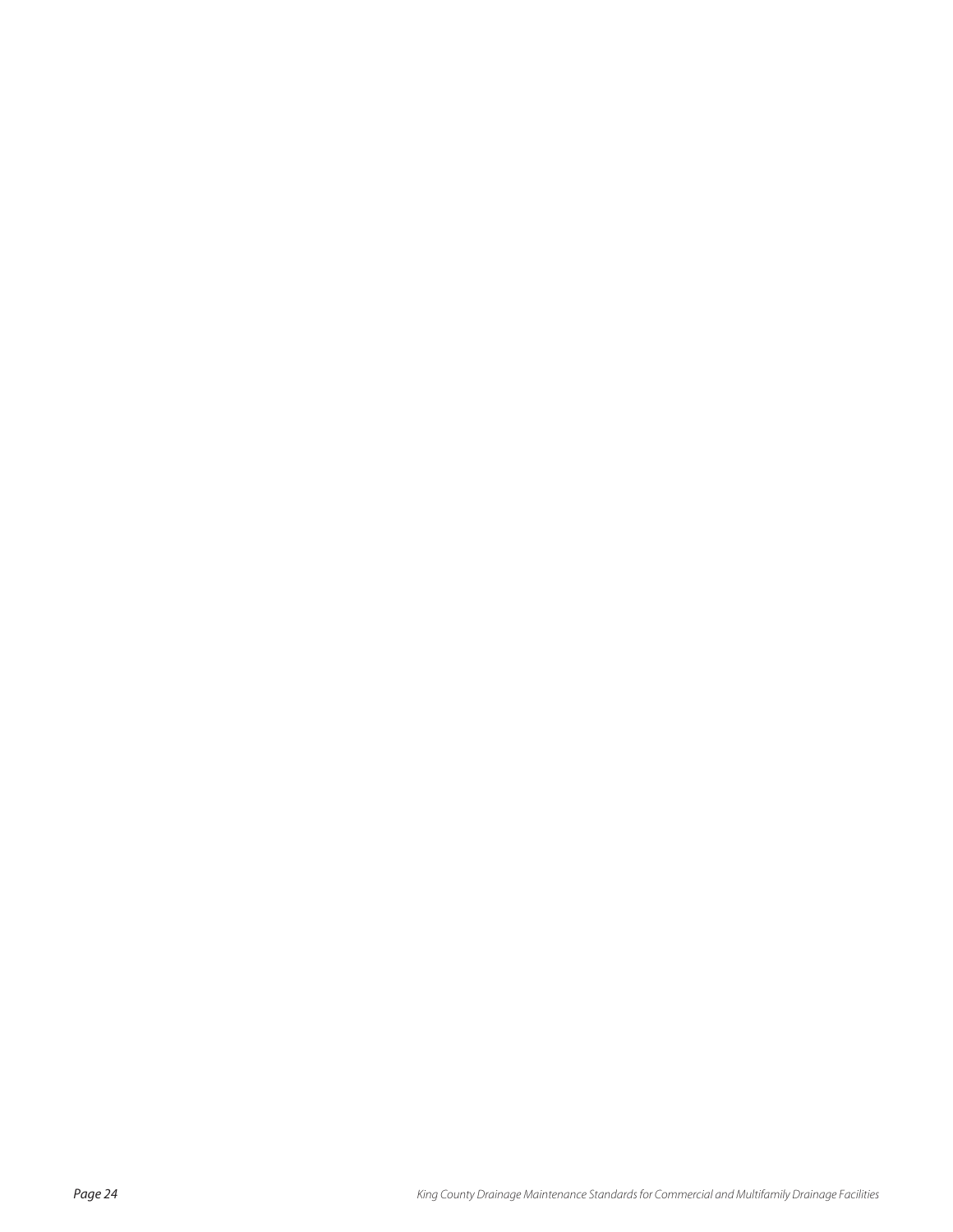# **Appendix A:** Disposal of Trash Debris and Sediment

|                |                                                                                                                                                                                                                                                                                                                                                                                                                                                   | . <u>.</u> |
|----------------|---------------------------------------------------------------------------------------------------------------------------------------------------------------------------------------------------------------------------------------------------------------------------------------------------------------------------------------------------------------------------------------------------------------------------------------------------|------------|
|                | $\mathcal{L}^{\text{R}}$ . The contribution of $\mathcal{L}^{\text{R}}$ is a contribution of $\mathcal{L}^{\text{R}}$ , and the contribution of $\mathcal{L}^{\text{R}}$                                                                                                                                                                                                                                                                          |            |
|                | $\left\{ \left( \left( \left\{ \mathbf{1}^{(1)}_{i} \right\} \right) \left( \left\{ \mathbf{1}^{(2)}_{i} \right\} \right) \right) \left( \left\{ \mathbf{1}^{(2)}_{i} \right\} \right) \left( \left\{ \mathbf{1}^{(3)}_{i} \right\} \right) \left( \left\{ \mathbf{1}^{(3)}_{i} \right\} \right) \left( \left\{ \mathbf{1}^{(3)}_{i} \right\} \right) \left( \left\{ \mathbf{1}^{(3)}_{i} \right\} \right) \left( \left\{ \mathbf{1}^{(3)}_{i} \$ |            |
| The successful |                                                                                                                                                                                                                                                                                                                                                                                                                                                   |            |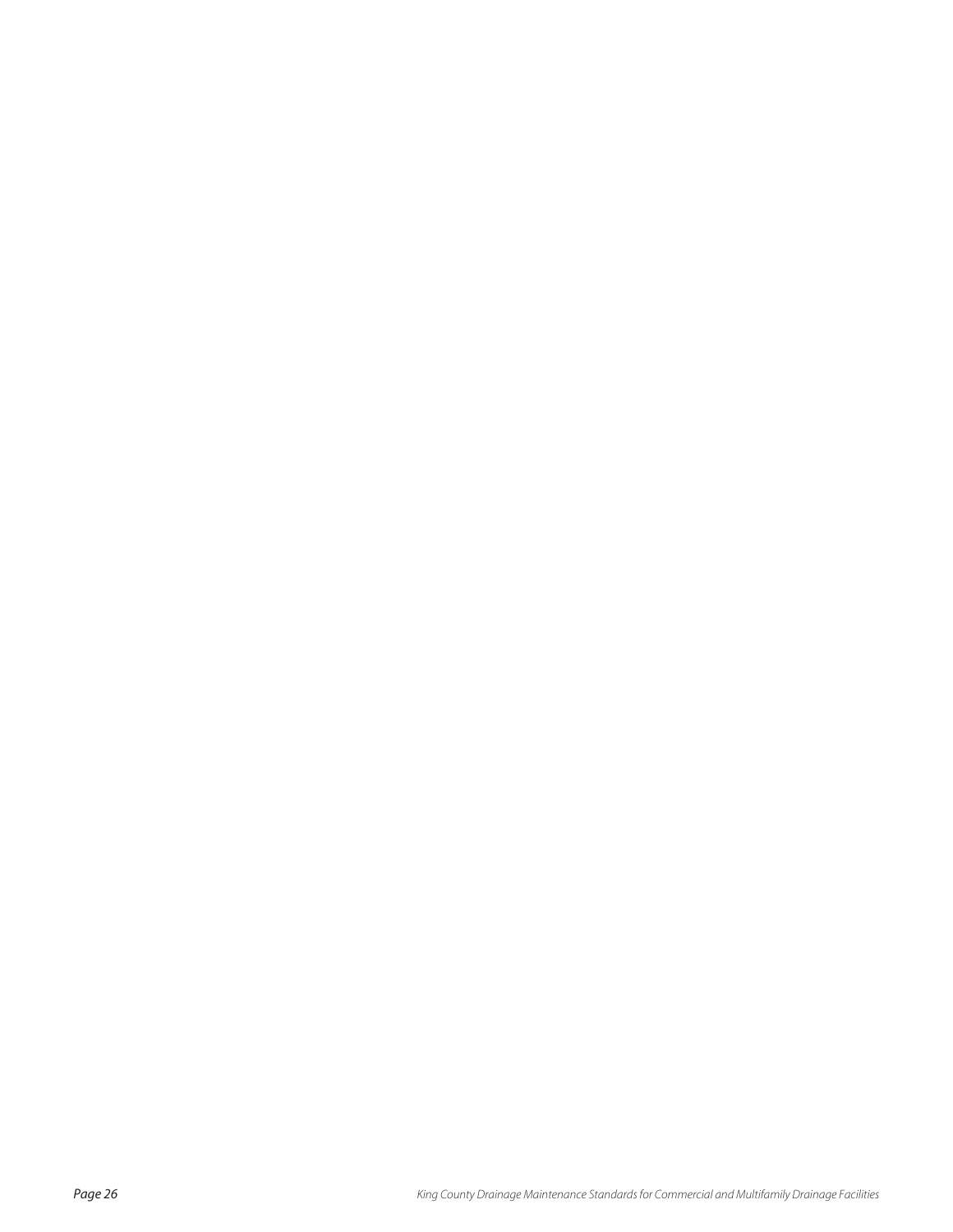## **Appendix A**

# **Disposal of Trash Debris and Sediment**

## *Trash and Debris*

Small amounts of trash and debris can be put into your solid waste container. Large amounts may require hiring a vendor to dispose of the material. If using a vendor, ensure that the vendor properly disposes of waste.

## *Sediment*

- 1. Clean sediment may be used as landscape material or sent to yard waste recyclers.
- 2. Sediment that does not appear to be heavily contaminated with oil or grease can be double bagged and put into your solid waste container. Material that appears to be heavily contaminated must be disposed of by a qualified vendor.

If you have any questions, contact the Waste Characterization Program at 206-296-4633.

Additional information can be found at www.govlink.org/hazwaste/business/.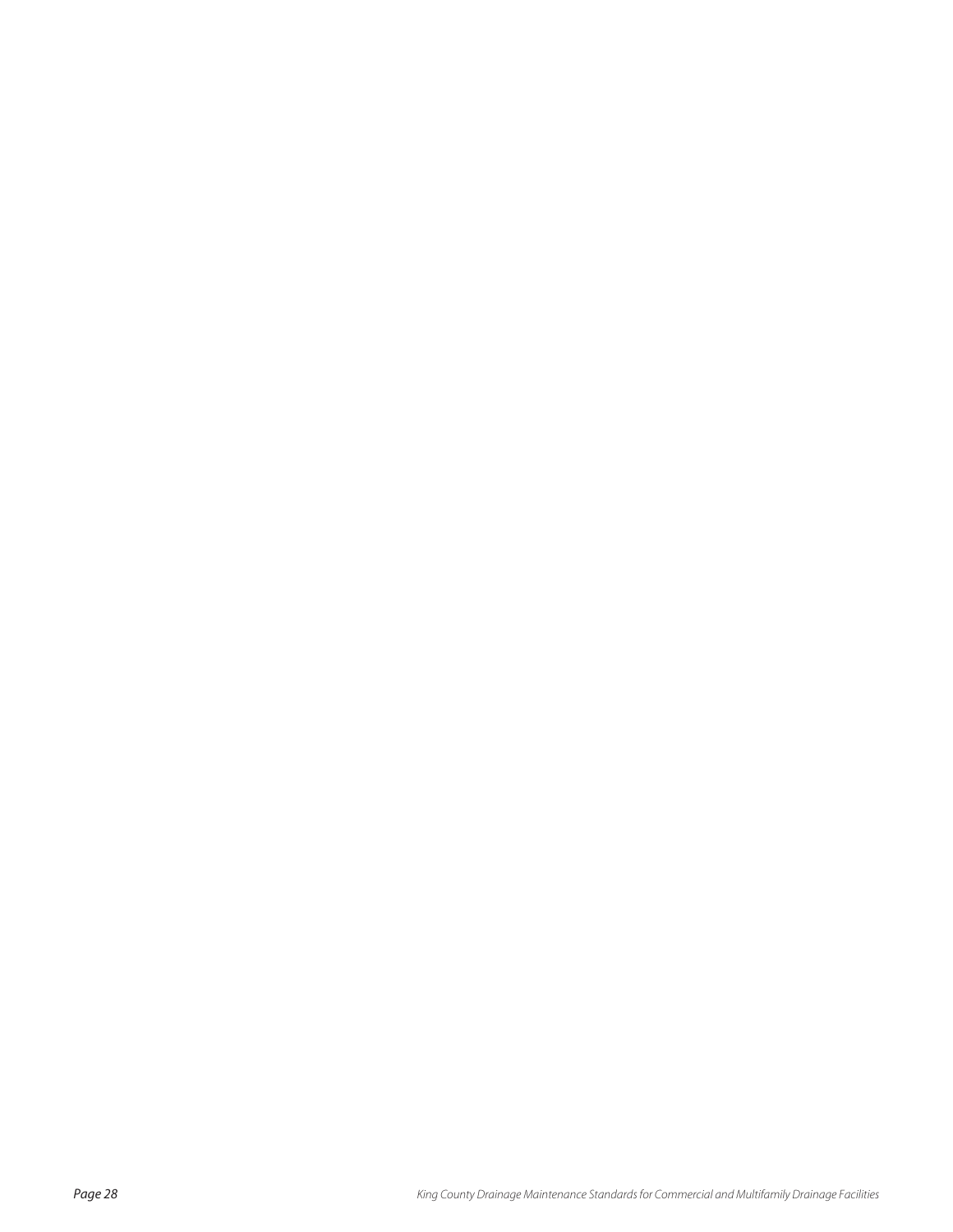# **Appendix B: Facility Sketches**

|             |                                                                                                                                                               | . <u>.</u> |
|-------------|---------------------------------------------------------------------------------------------------------------------------------------------------------------|------------|
|             | $\mathcal{L}^{\text{R}}$ . The contribution of the contribution of $\mathcal{L}^{\text{R}}$ , the contribution of $\mathcal{L}^{\text{R}}$ , and contribution |            |
|             |                                                                                                                                                               |            |
|             |                                                                                                                                                               |            |
| The comment |                                                                                                                                                               |            |
|             |                                                                                                                                                               |            |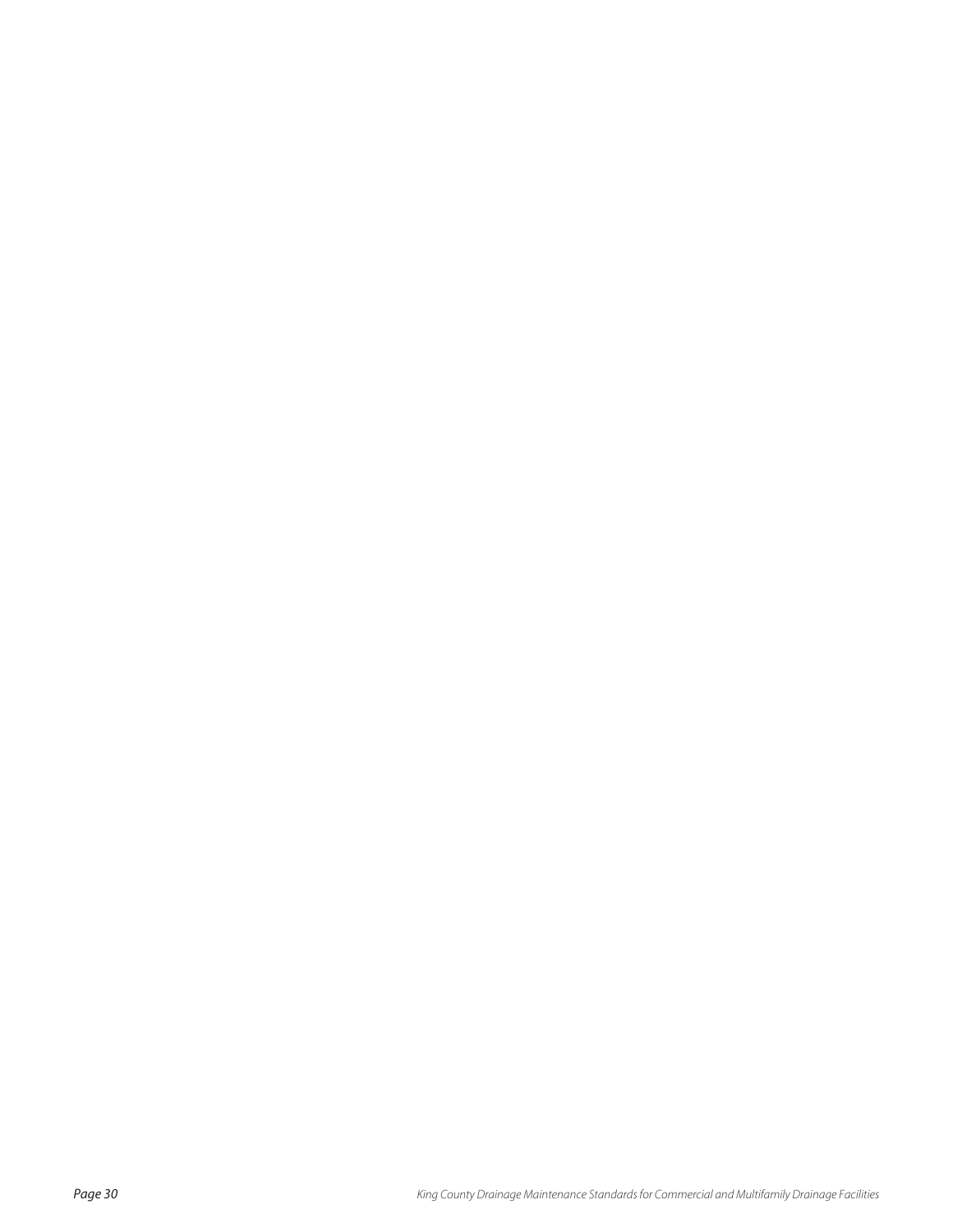

# **Typical I Catch Basin**

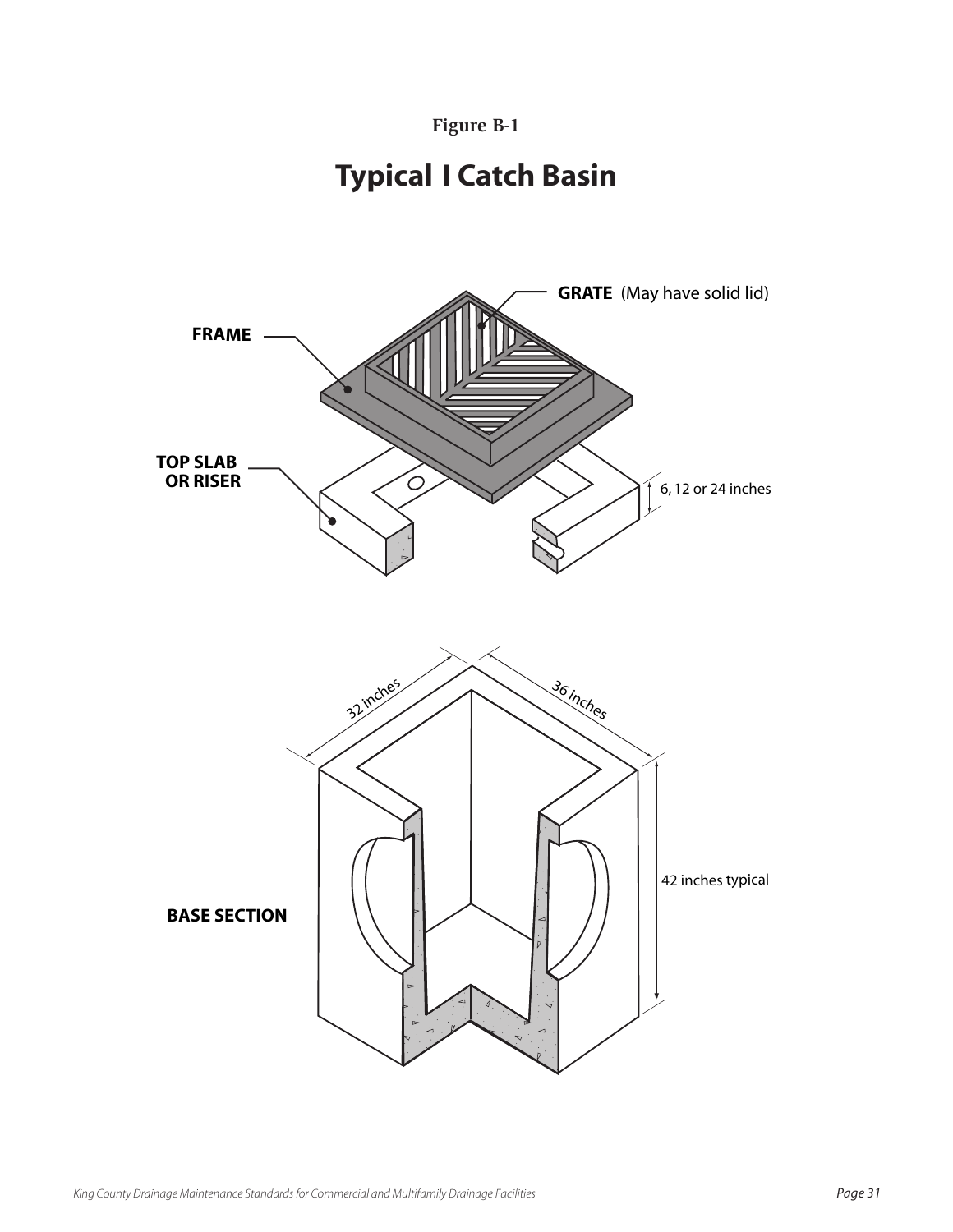# **Typical Type II Catch Basin**

**(Round Concrete Structure)**

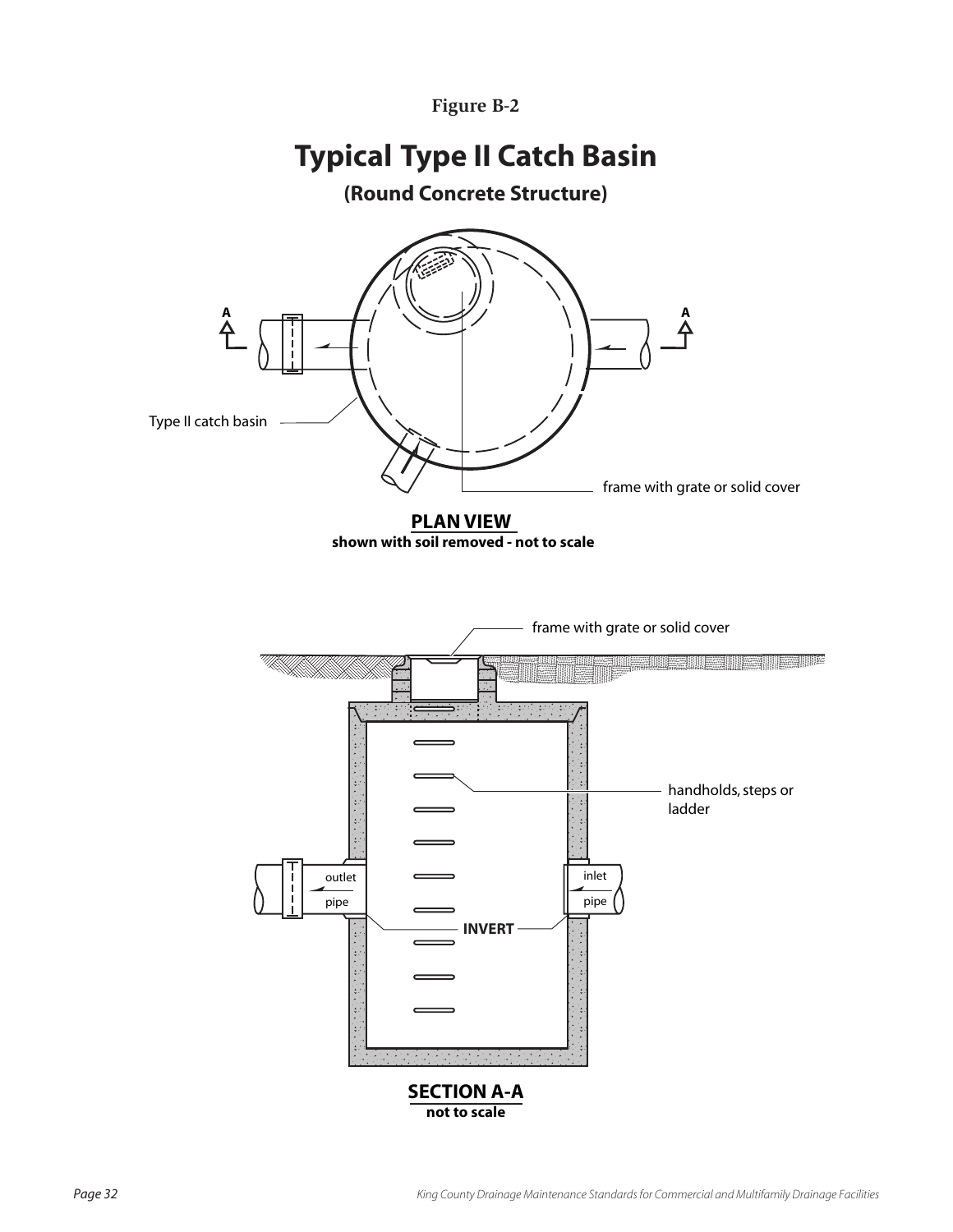

# **Typical Flow Restrictor (T-section) (Found in Type 2 Catch Basins)**

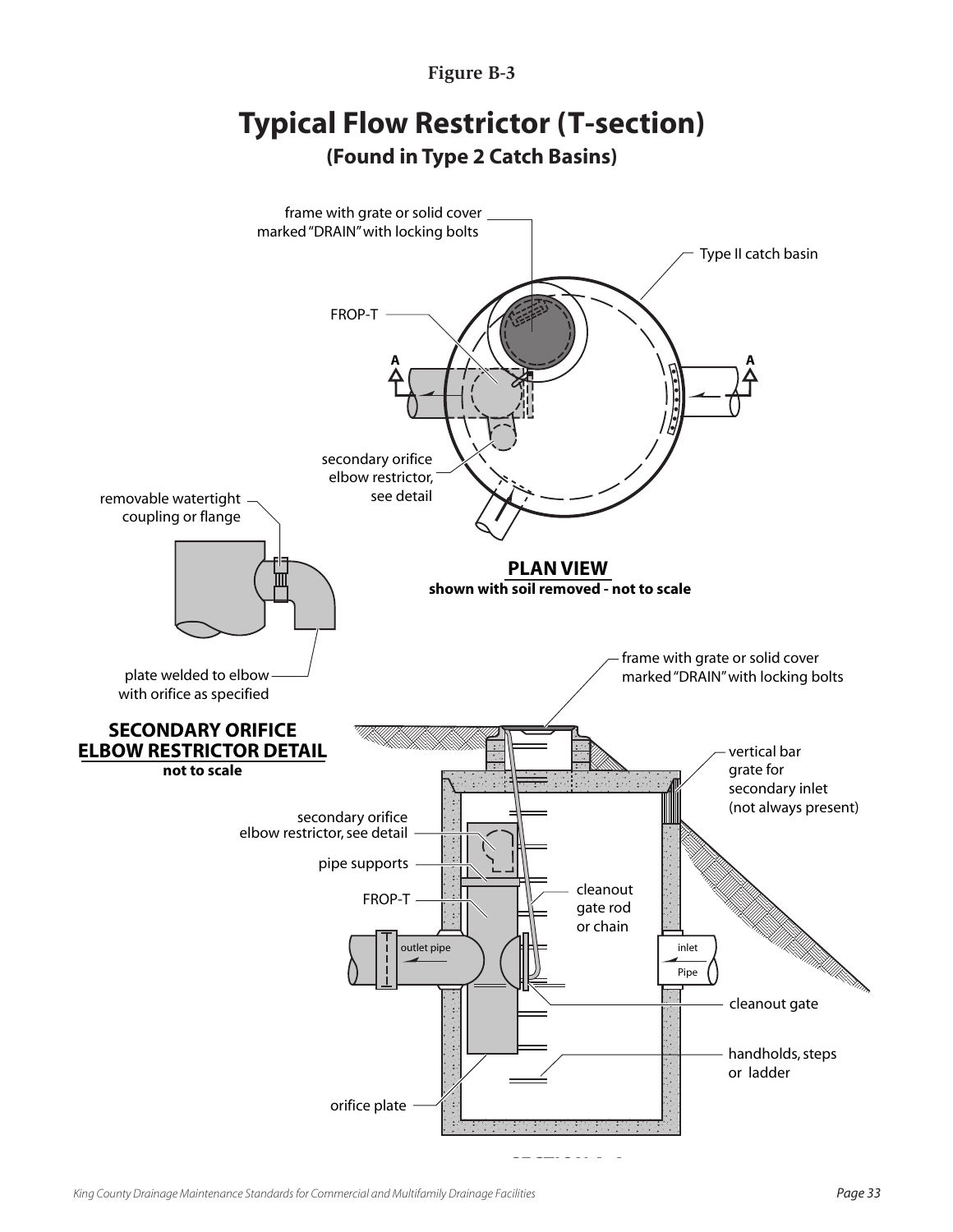# **Typical Detention Pond**

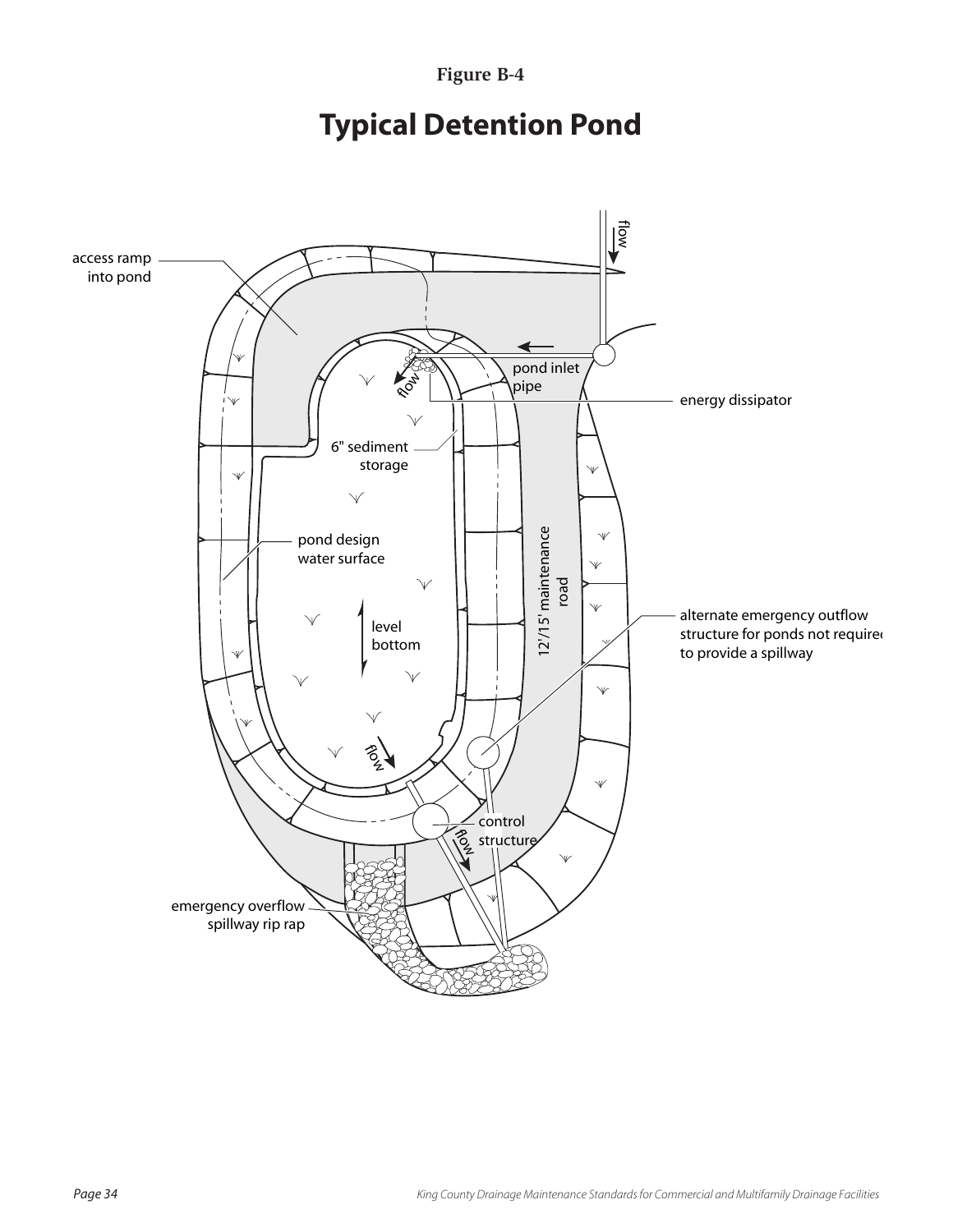

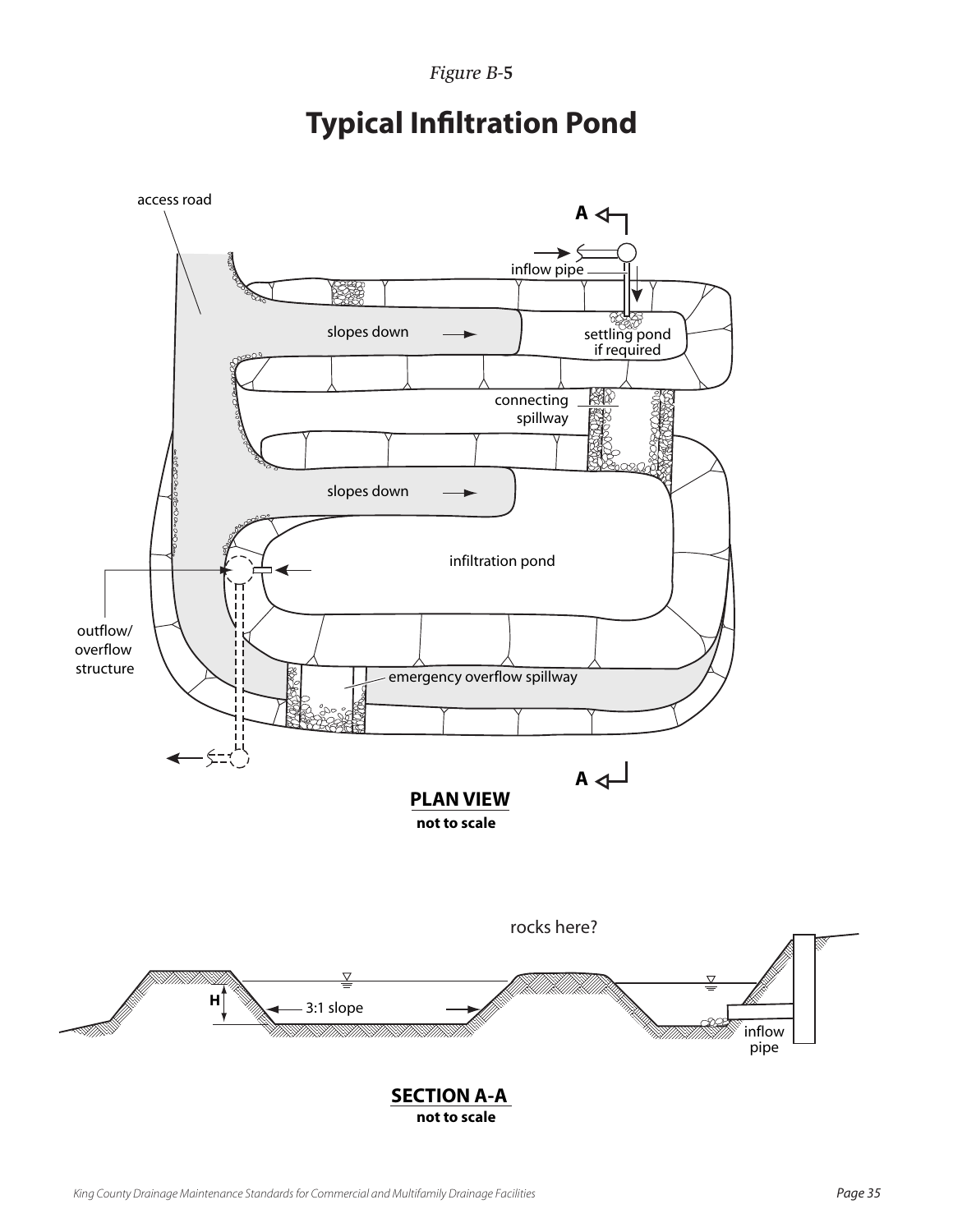# **Typical Detention Tank**



**PLAN VIEW Shown with soil removed - not to scale**

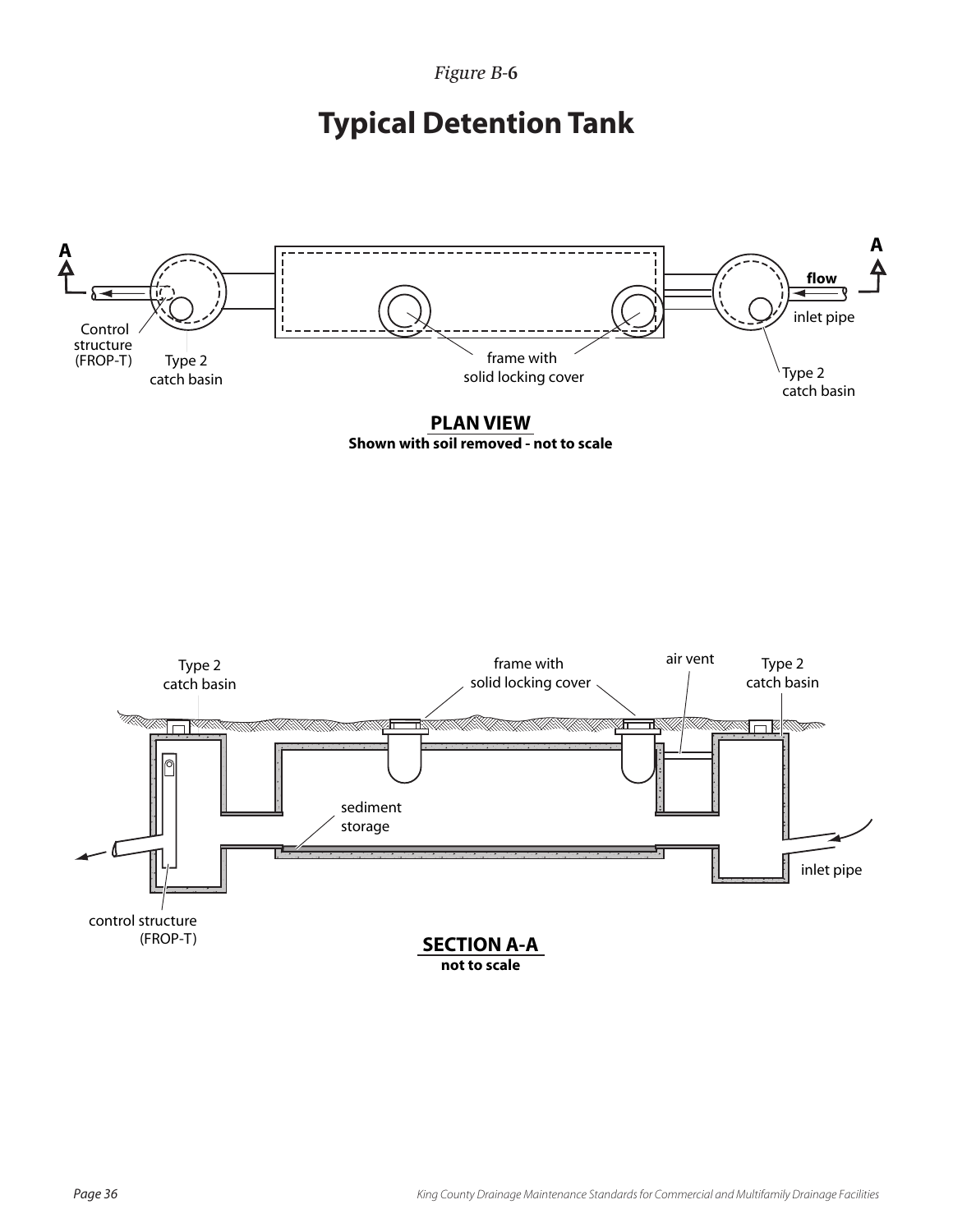# **Typical Detention Vault**

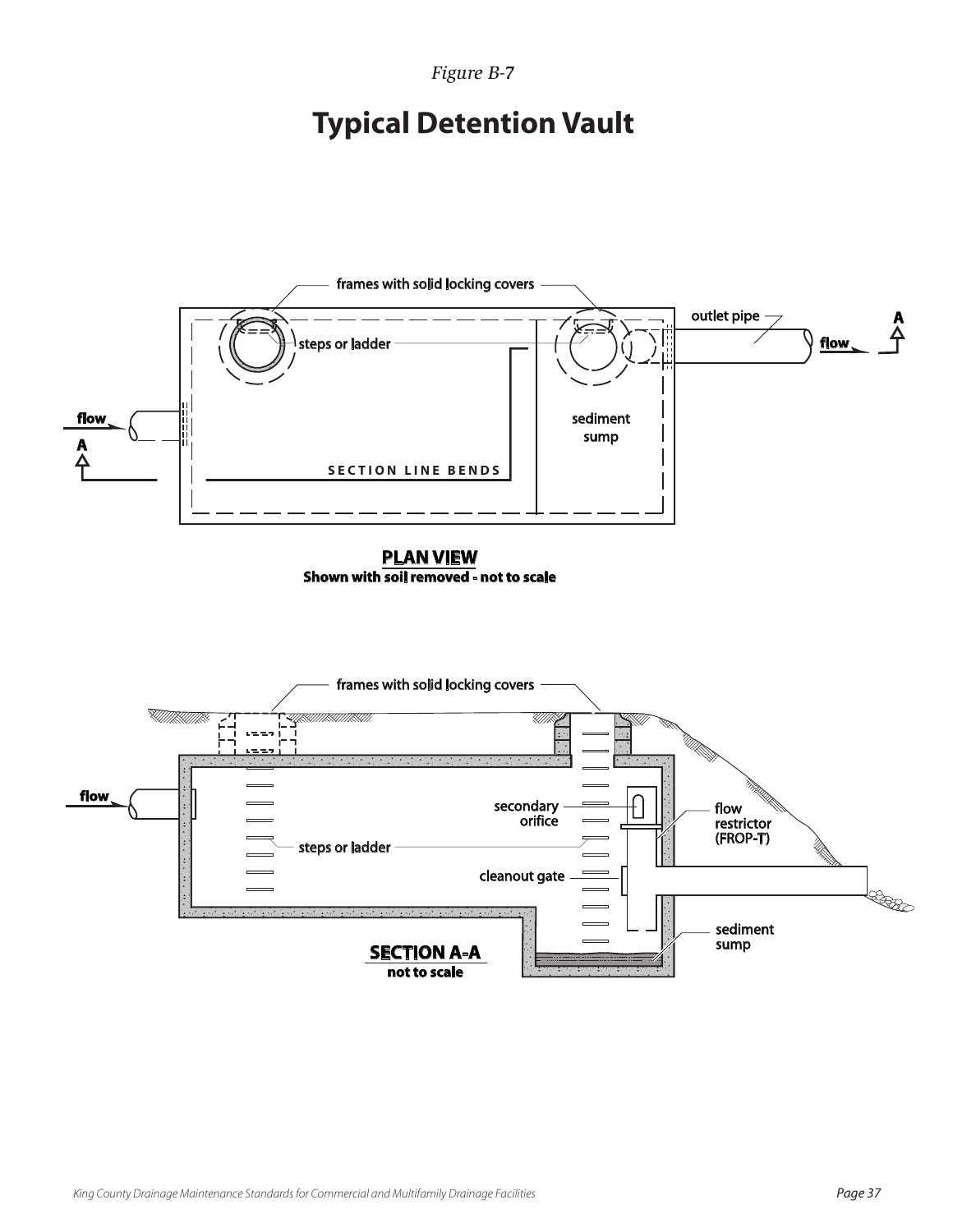





## **CUTAWAY ISOMETRIC VIEW**

(with parts of top and sides removed)

not to scale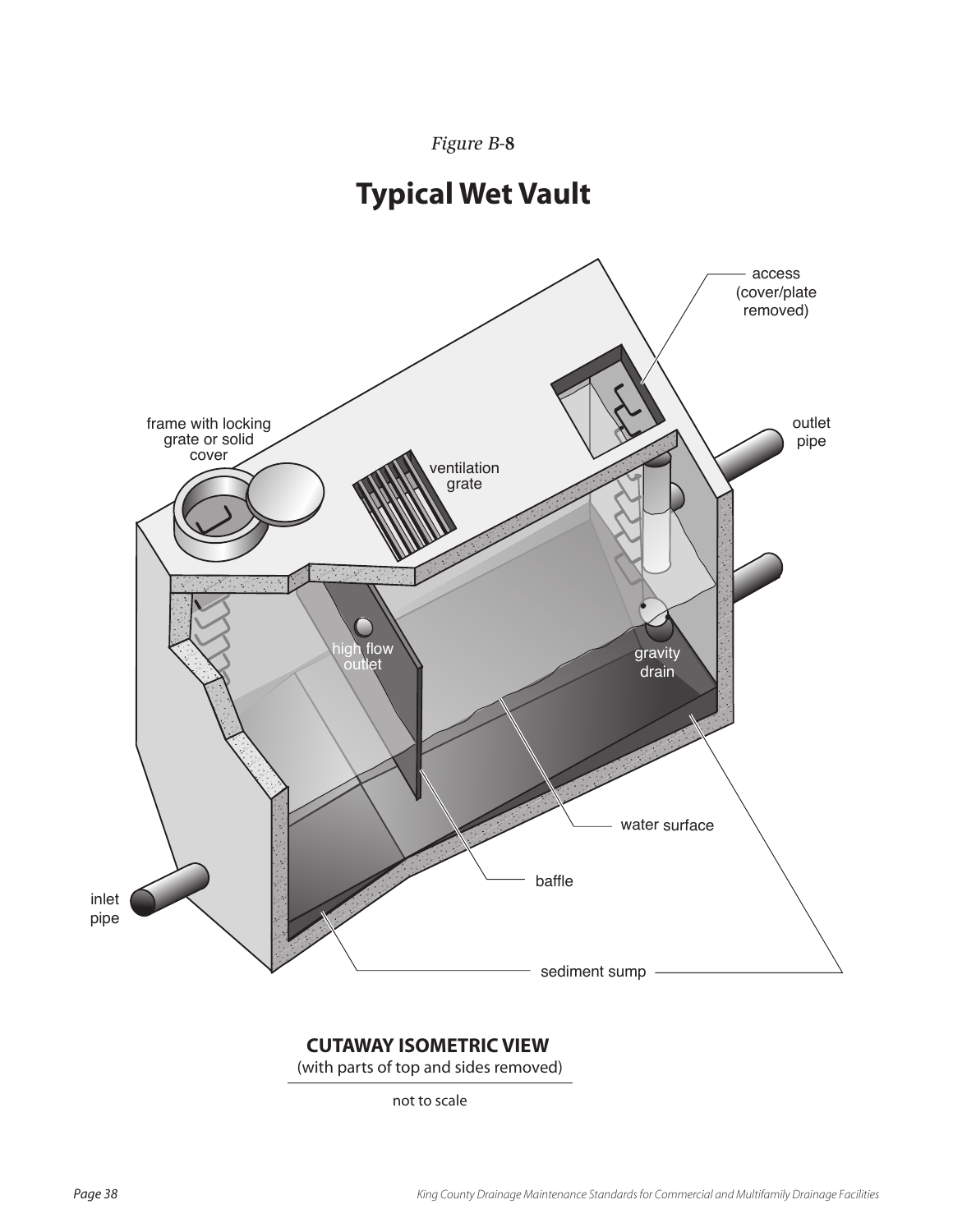# **Typical Bioswale**



**BIOSWALE SECTION**

**not to scale**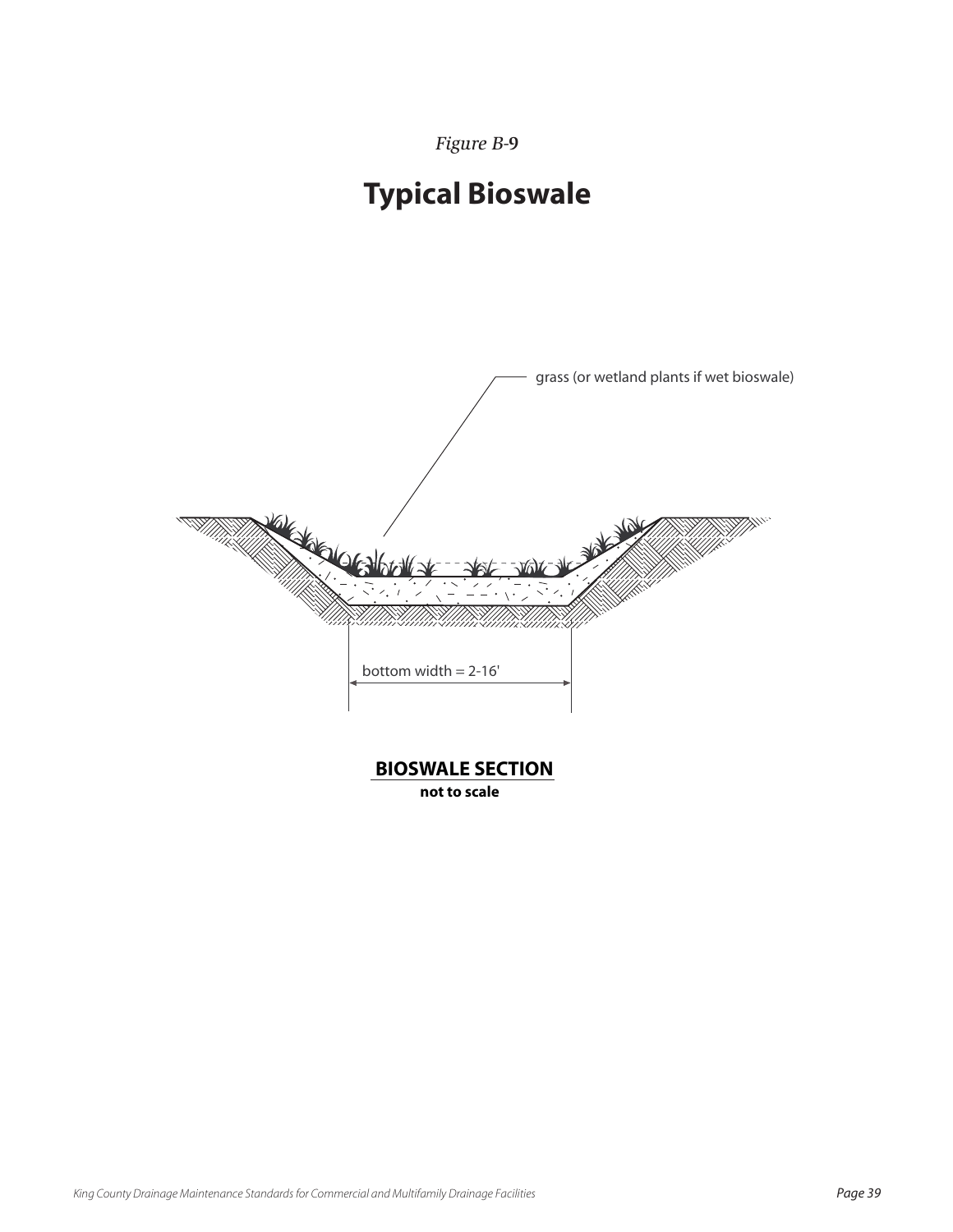# **Typical Wetpond**



**not to scale**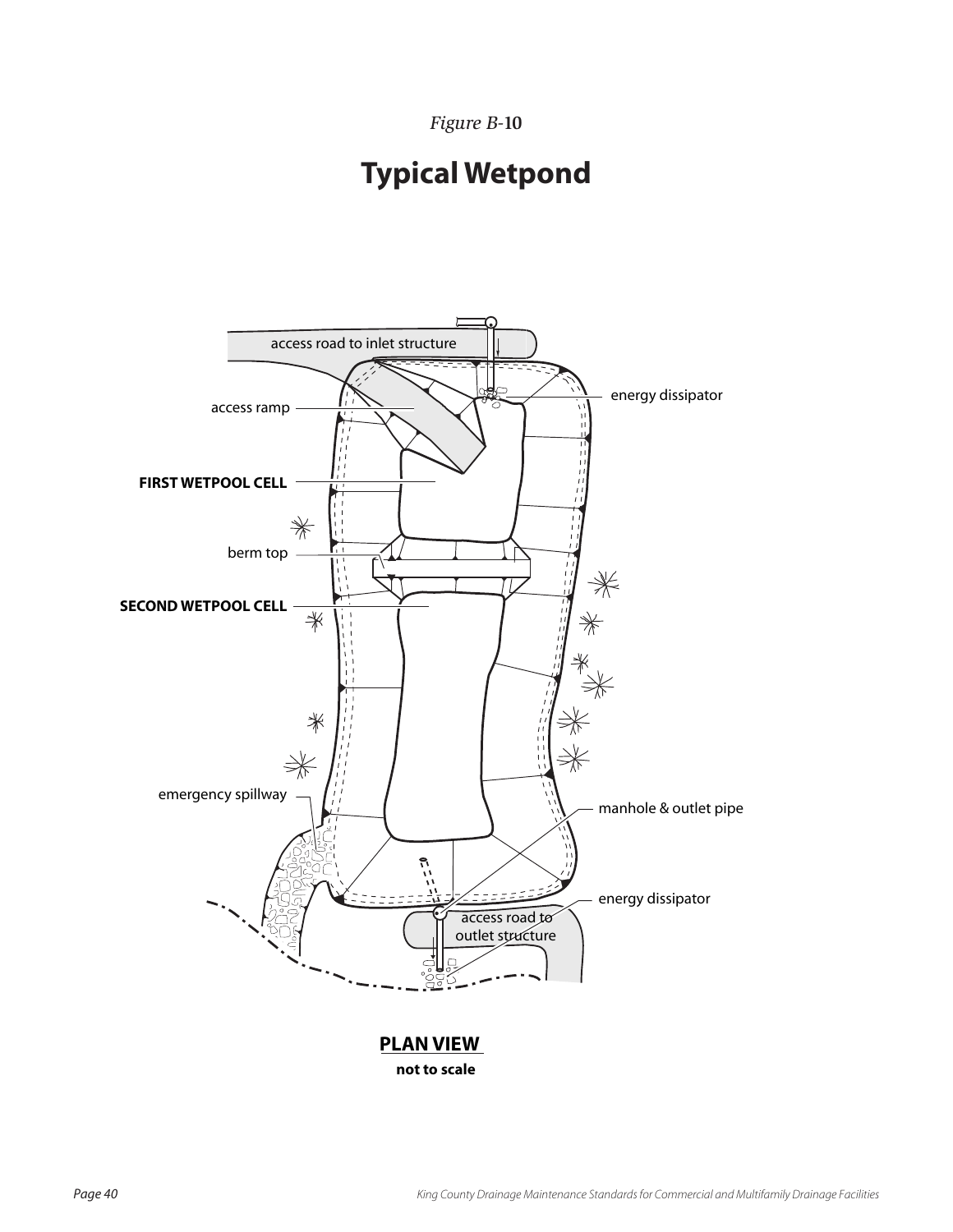# **Typical Infiltration Tank**